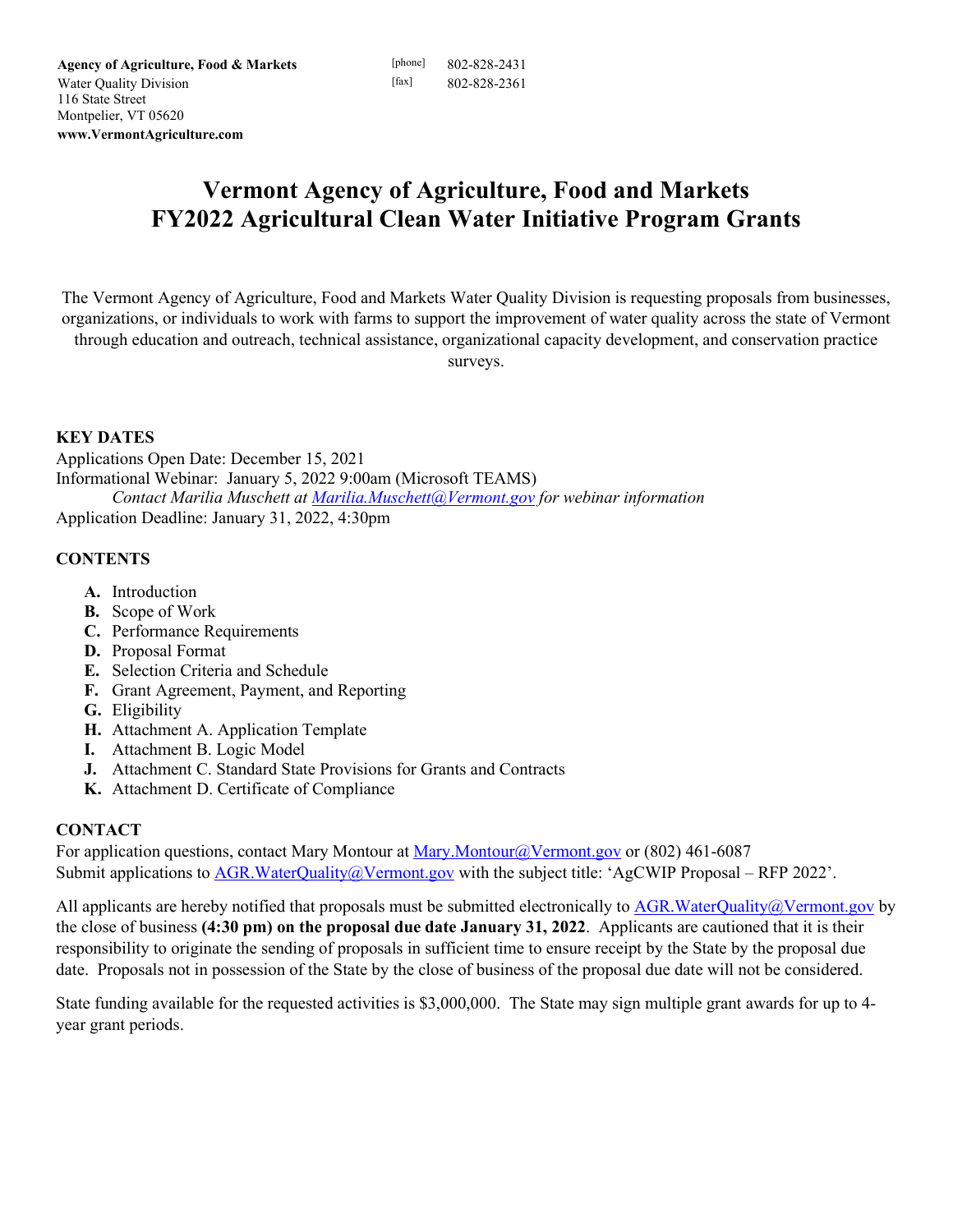#### **A. Introduction and Purpose**

Local and regional partners play a vital role in the education, outreach, implementation, and verification of conservation practices that will achieve reductions in nutrient runoff from agricultural operations. Additionally, partners provide a critical link between state agency programs, federal agency programs and landowners. The Agency of Agriculture, Food and Markets (the Agency) is pleased to offer the Agricultural Clean Water Initiative Program (Ag-CWIP) grant funding opportunity to businesses, organizations, and individuals to work with farms to support the improvement of water quality across the state of Vermont through education and outreach, technical assistance, organizational capacity development, and conservation practice surveys. Activities supported by this funding will result in the reduction of agricultural nutrient runoff throughout the State of Vermont. Funding for Ag-CWIP Grants is made possible through the [Clean Water Fund,](https://dec.vermont.gov/water-investment/cwi/board) which was developed as part of Act 64, the Clean Water Act.

The Agency expects the Grantee(s) to develop a proposal and drive their own work within the following activity areas related to improving water quality in Vermont, Organizational Capacity Development, Education and Outreach, Technical Assistance, and Conservation Practice Surveys. Details and example types of work within each activity area are described below in Section B. Scope of Work.

Expected outcomes of this project include educational events, trainings, and workshops available for the agricultural community, technical assistance to farmers and custom applicators, enhanced knowledge and implementation of agricultural Best Management Practices (BMPs), compliance with the Required Agricultural Practices (RAPs), phosphorus reductions, reduced nutrient runoff, reduced erosion, and enhanced conservation planning and practice implementation with economic and environmental benefits for farms and the state of Vermont.

The Agency is calling for proposals that address the following priority outcomes to improve water quality in Vermont:

- **Regulatory Compliance and Agricultural Non-Point Source Pollution Reduction:** Increasing education, technical assistance, and conservation practice implementation are crucial activities in helping Vermont farmers achieve compliance with the Required Agricultural Practices (RAPs) and Medium and Large Farm Operation Rules. The desired outcome of regulatory compliance is both the reduction of agricultural non-point source pollution and the improvement of soil health. In addition to providing other benefits to farmers and the general public, soil health is correlated to the improvement of water quality on farms.
- **Economic and Environmental Viability on Vermont Farms:** Farm viability and environmental stewardship are not mutually exclusive. Economically viable farms are in a better position to afford the implementation of conservation practices and make on-farm improvements, some of which can provide long-term financial benefits back to the farm. Through farm business planning, technical and financial assistance as well as research and implementation of opportunities to increase the economic viability of farms in Vermont, farmers can make investments to lessen their impact on the environment. This is increasingly important as farms adapt to the onfarm phosphorus reduction strategies needed to meet nutrient management requirements and overall water quality goals.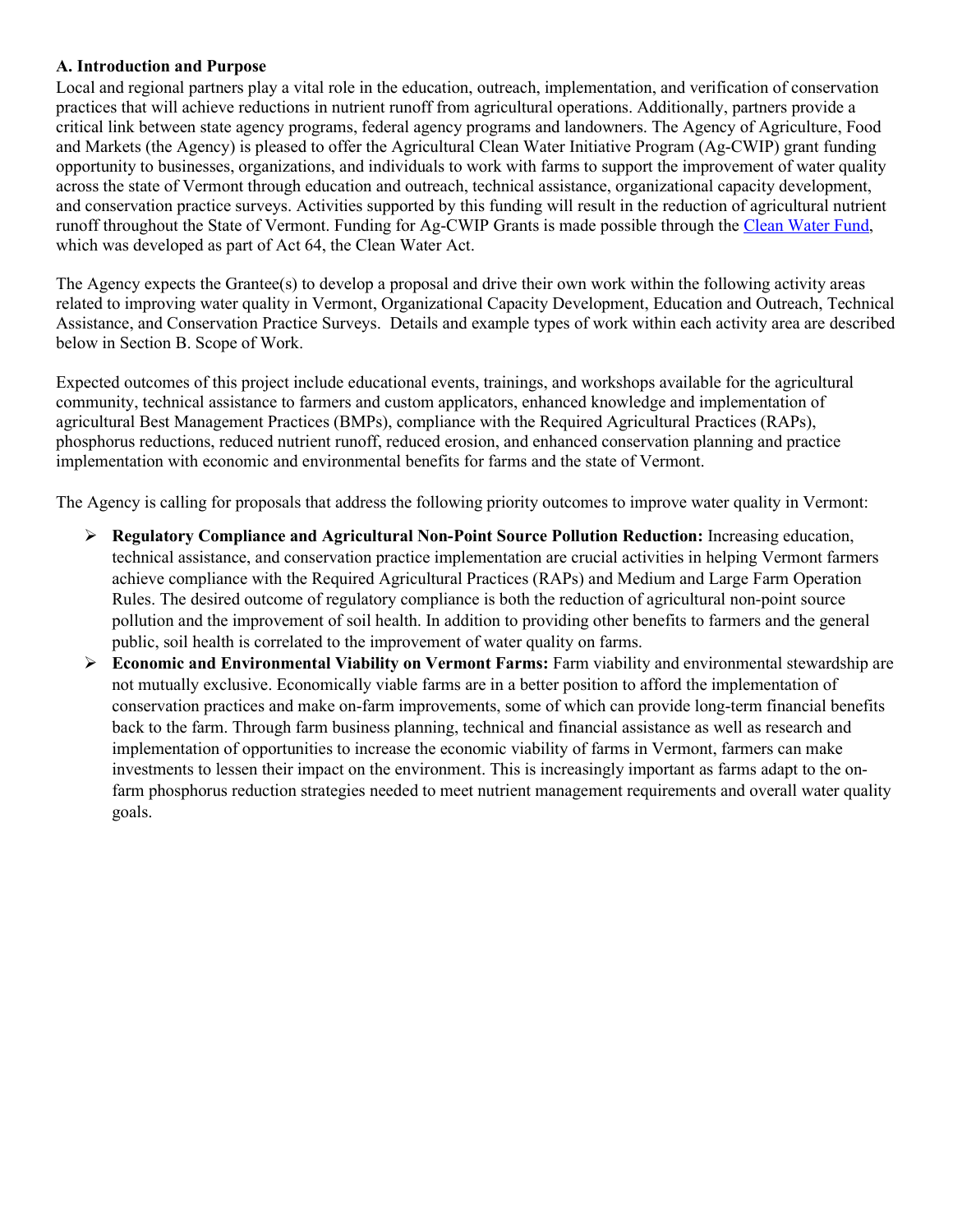#### **B. Scope of Work**

The work to be performed with this grant funding is divided into the following activity areas with a priority for phosphorus reductions Statewide, activities addressing priorities identified in Tactical Basin Planning, and to meet the goals of Act 64, the Clean Water Act. The Grantee(s) may perform work in some or all Activity Areas. The scope of work Grantee(s) propose is not limited by the examples provided in each Activity Area.

Activity Area 1 - Organizational Capacity Development: Providing education and outreach, technical assistance, and services to the agricultural community requires knowledge, expertise, staff, materials, and organizational structure. This Activity Area will support the Grantee(s) to enhance organizational capacity resulting in effective services to the agricultural community. Activities may include operational expenses such as staffing costs or field equipment, the purchase of software for improved database or financial management (such as GIS or bookkeeping and accounting software), strategic planning, board development and board meetings/trainings, staff and volunteer trainings, mentorship for new employees, administration and management of specific programs such as the management of an equipment rental program, and the planning, development and implementation of new initiatives, programs, or services. Activities may also include coordination with local, regional, and State strategic planning efforts such as Tactical Basin Planning, Vermont Agricultural Water Quality Partnership, and regional agricultural workgroups, as well as support collaborative projects that catalyze new partnerships and communitysupported conservation, stewardship, and outreach initiatives. Participation and agricultural representation in stakeholder meetings or workgroups by organization staff, boards, and/or members is also an eligible activity.

The Agency encourages applications that include organizational capacity development and trainings that equip staff with knowledge, skills, and tools to provide technical assistance to farmers and custom applicators that result in conservation planning, precision agriculture adoption, project development, cropland and pasture BMP implementation, and Nutrient Management Planning (NMP) implementation. Additionally, the Agency encourages organization staff, board, and/or member participation in local and state stakeholder and workgroup meetings to represent the agricultural community.

Conservation Equipment Maintenance: In additional to organizational capacity development activities, Ag-CWIP will support eligible conservation equipment maintenance. Across the State, conservation equipment programs that provide shared equipment to local producers enables farms, who may not have the resources for their own equipment, to implement conservation practices or try new practices that positively impact water quality and soil health. This activity within Organizational Capacity Development will support organizations running not-for-profit equipment rental programs. Activities may include necessary repair and maintenance of conservation equipment that is made available to farmers at a reasonable cost. Funds are not available through this program for purchasing new or used conservation equipment, or for maintenance of equipment owned and operated by individual farmers. Please include quotes for requested maintenance if you are applying for this activity.

Activity Area 2 - Education and Outreach: Education and Outreach is a fundamental activity in distributing the most current and effective information related to water quality conservation practices, research and trials, regulatory requirements, grant opportunities, innovative practices and initiatives, and peer-to-peer experiences. This Activity Area will support the Grantee(s) to provide Vermont farmers, custom applicators, technical service providers, public, landowners, stakeholders, and/or partners education and training regarding agricultural water quality conservation efforts. Education and Outreach activities may occur in various formats, from in-person or virtual events to email, phone, and in-person individual consultations. Eligible event activities include planning, coordinating, hosting, presenting, and tabling at events. All events supported through this grant will be required to display the Agency logo and the lead event organizer will be required to request event approval and report event information through an outreach tracking process prescribed by the Agency. Education and Outreach activities may also include developing resources, such as websites, mobile apps, recorded webinar series, guidebooks, fact sheets, and resource libraries that are readily available to the agricultural community locally or across Vermont.

The Agency encourages applications that include educational efforts that are likely to qualify for water quality educational credits and seek to offer these credit opportunities, which are required by the RAPs for Certified Small Farm Operations, Medium Farm Operations, Large Farm Operations, Custom Applicators, and certified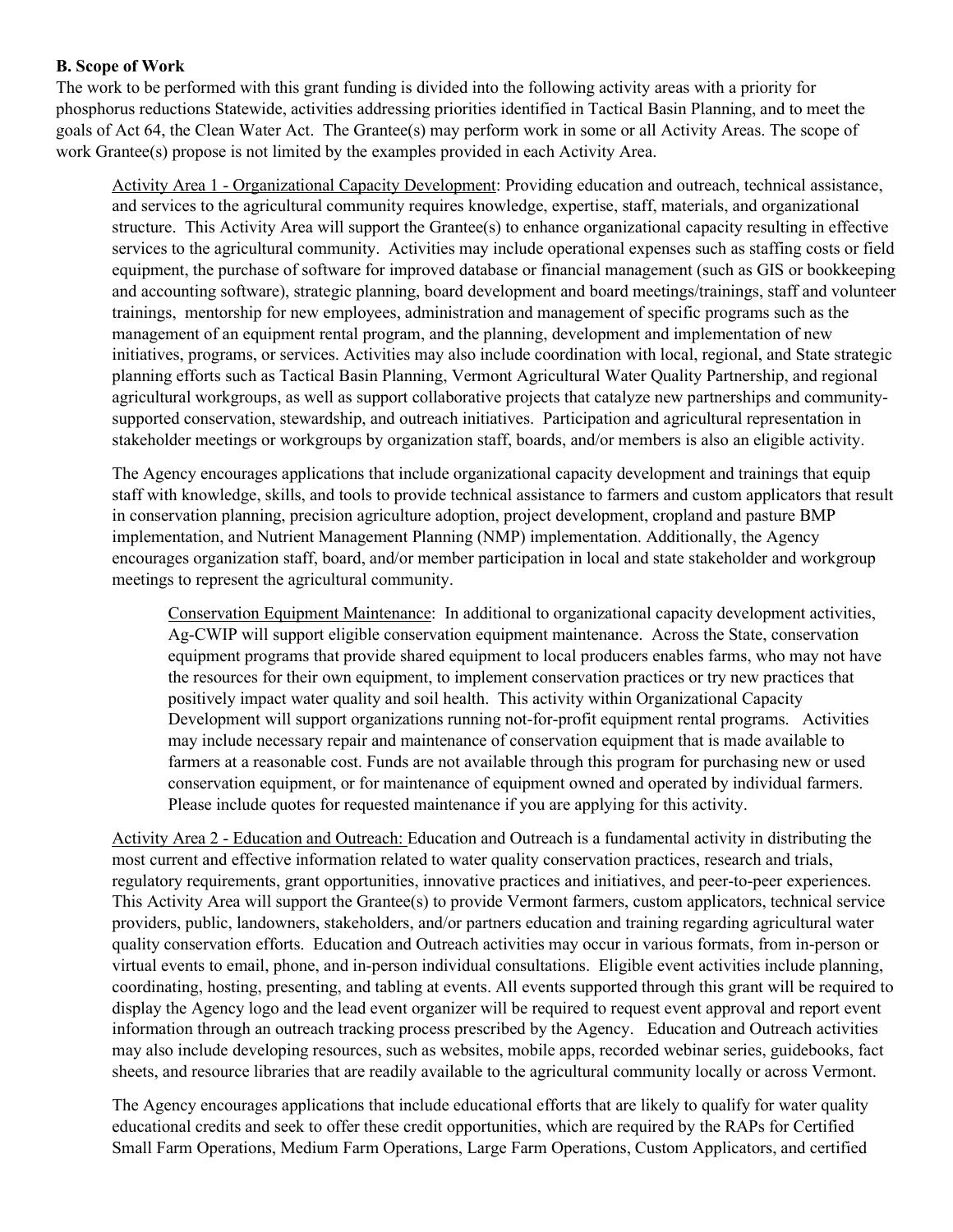Technical Service Providers. The Agency also encourages education and outreach initiatives that include strategies for farmer-to-farmer peer network engagement, public engagement, student participation, new/beginning farmers, non-dairy farmers, and evaluating event participants.

Activity Area 3 Technical Assistance: Technical Assistance is a crucial service to move outreach and education into conservation practice adoption and implementation that results in improved water quality and soil health. Technical assistance can range from email, phone and office consultations to on-farm visits with individual farms and may relate to conservation practice planning, design, and implementation oversight, NMP development and implementation, conservation planning, grant writing assistance, soil and manure sampling, precision agriculture consultation, equipment assistance, grazing plans and practices, case management, business planning, and resource assessments among other agricultural conservation activities. Technical assistance provided to farmers is required to be tracked, with the majority tracked in the [Multi-Partner Agricultural Conservation Practice Tracking](https://agriculture.vermont.gov/agricultural-clean-water-initiative-program/partner-database)  [and Planning Geospatial Database](https://agriculture.vermont.gov/agricultural-clean-water-initiative-program/partner-database) (Partner Database). Training and guidance will be provided by the Agency as applicable.

The Agency encourages applications for technical assistance resulting in implementation of conservation practices, technical assistance that incorporates strategies to work with reluctant farms, and technical assistance that leverages existing state, federal, and private cost share programs.

Activity Area 4 Conservation Practice Surveys: Accounting for agricultural conservation practice implementation and tracking progress towards meeting water quality goals is an important component to understanding conservation efforts and water quality improvements across the State. While state and federal cost share programs have mechanisms to track implementation, data around practices implemented by a farmer without costshare continues to be a gap. This Activity Area will support the Grantee(s) to conduct surveys of farm operation's implementation of priority conservation practices in accordance with [Conservation Practice Survey Guidance](https://agriculture.vermont.gov/sites/agriculture/files/documents/Water_Quality/VPD_CPSGuidance_March2021.pdf) including practices funded by a farmer without any state or federal cost share, as well as conservation practice implementation funded through the USDA NRCS. This activity area will require coordination with federal partners for accurate and non-duplicated reporting with appropriate permissions, and entry of survey data into the Partner Database.

Conservation Practice Survey work should be prioritized around conservation practices that have been assigned phosphorus reduction efficiencies for the Lake Champlain Total Daily Maximum Load BMP Accounting and Tracking Tool, as outlined in the Conservation Practice Survey Guidance.

In appropriate cases, the Agency may reserve the right to partially fund proposals by funding discrete activities, portions, or phases of a proposal. As described in Section D. Proposal Format, proposals must include a budget plan that estimates costs for each activity area and category of costs (e.g., labor, fringe benefits, travel, equipment, supplies, contractors, and other direct costs or indirect costs).

Applicants should be aware that there are specific training requirements depending on the specific activity area. For instance, grant work within the area of Technical Assistance and Conservation Practice Surveys will require Partner Database training for Grantee(s) who are new to using the Partner Database.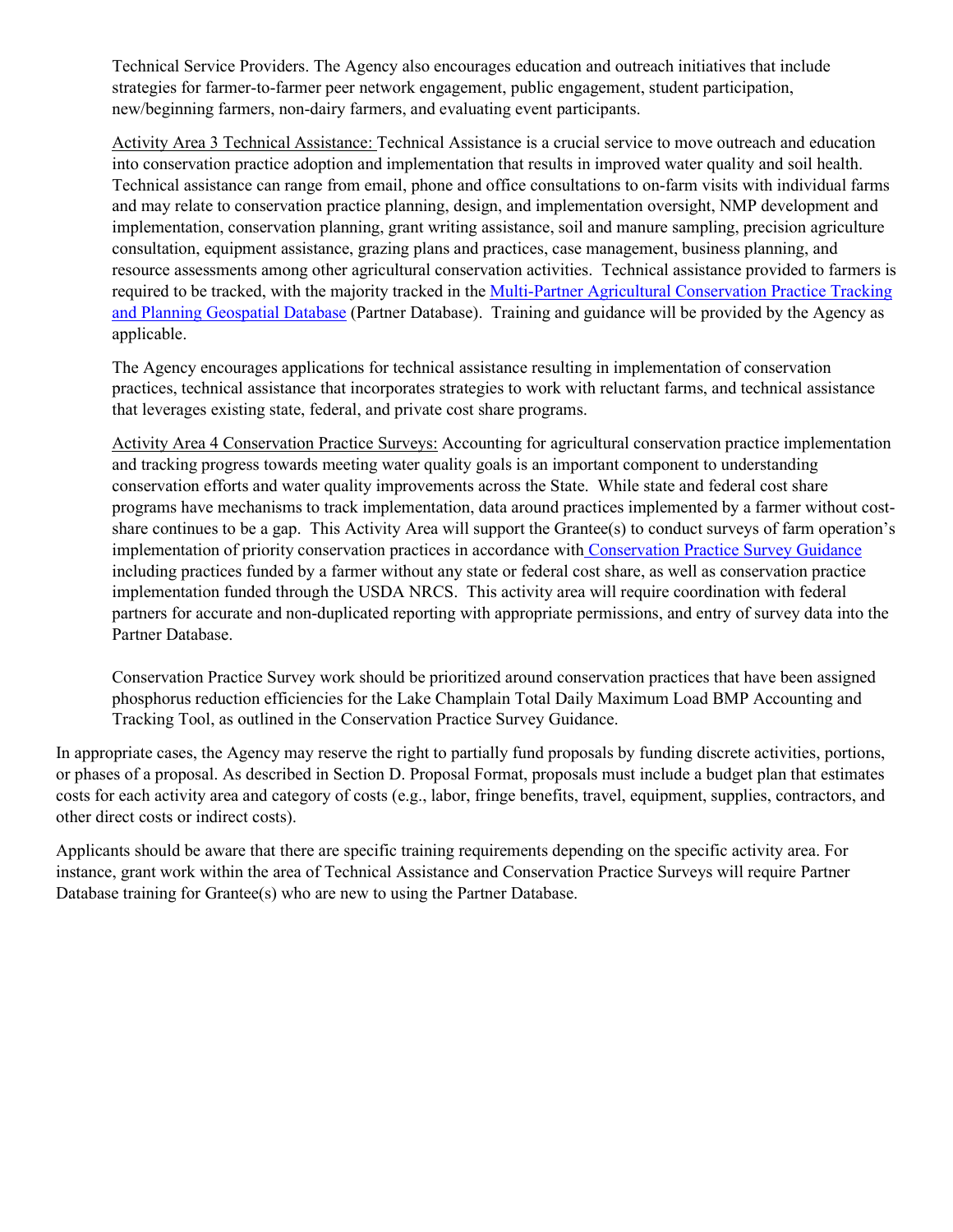#### **C. Performance Requirements**

The performance requirements for this agreement will be the successful administration of organizational capacity development, education and outreach, technical assistance, and/or conservation practice surveys as prescribed in Section B. Scope of Work. The Grant period may be up to 4 years, anticipated beginning in May 2022. The Grantee(s) will submit to the Agency semi-annual reports and invoices detailing activities conducted and expenses incurred, and a final report outlining accomplishments and outcomes achieved with this grant. All reporting must include Results Based Accountability (RBA) measurements summarizing outputs and outcomes of the grant activities. Required RBA measurements of outputs and outcomes, per activity area, associated with this grant include the following:

| <b>Activity Area</b>                           | <b>Outputs &amp; Outcomes</b>                                                                                                                                                                                                                                                                                                                                                                                                                                                                                                                                                                                                                                         |
|------------------------------------------------|-----------------------------------------------------------------------------------------------------------------------------------------------------------------------------------------------------------------------------------------------------------------------------------------------------------------------------------------------------------------------------------------------------------------------------------------------------------------------------------------------------------------------------------------------------------------------------------------------------------------------------------------------------------------------|
| Organizational Capacity                        | # FTE supported by Ag-CWIP<br>$\bullet$<br># Of hours of <b>trainings/workshops</b> attended by staff (2-hour<br>training attended by 3 staff = $2$ hours of training)<br># Of conservation equipment repaired and made available to VT<br>$\bullet$<br>farms                                                                                                                                                                                                                                                                                                                                                                                                         |
| Education & Outreach                           | # Group workshops, trainings, meetings, stakeholder meetings,<br>$\bullet$<br>or events <i>organized by your organization as lead</i><br># Group workshop, training, meeting, stakeholder meeting, or<br>event attendees including farmers, agribusinesses, and technical<br>service providers<br># Materials developed and dispersed (copies available to the<br>Agency upon request)<br>#/% Surveyed attendees indicating improved understanding of<br>agricultural water quality regulations, conservation practices, or<br>assistance programs available<br>#/% Of events approved for WQ and/or Custom Applicator<br>Educational credits (tracked by the Agency) |
| <b>Technical Assistance</b>                    | # Of unique farmers directly assisted through one-on-one<br>$\bullet$<br>technical assistance (in person or otherwise) within grant period<br># On-farm outreach and technical assistance visits within grant<br>period<br>#/% Farm participants implement at least one new conservation<br>$\bullet$<br>practice or address a water quality concern or compliance<br>issue<br># Acres of conservation practices by practice type entered in the<br>Partner Database from Farmer Funded - TA (tracked by the<br>Agency)                                                                                                                                               |
| <b>Conservation Practice</b><br><b>Surveys</b> | # Of farm conservation practice surveys completed<br>$\bullet$<br># Acres of conservation practices by practice type entered in the<br>$\bullet$<br>Partner Database from Farmer Funded - CPS efforts (tracked by<br>the Agency)                                                                                                                                                                                                                                                                                                                                                                                                                                      |

In addition to the required semi-annual reports, invoices, and RBA measurements, applicants are also responsible for describing the methodology for collecting and analyzing data and feedback from program participants to understand if desired outcomes are being achieved.

## **D. PROPOSAL FORMAT:**

This proposal shall include the following elements. The applicant may choose to use the Application Template provided in Attachment A and the Logic Model in Attachment B to address the following elements.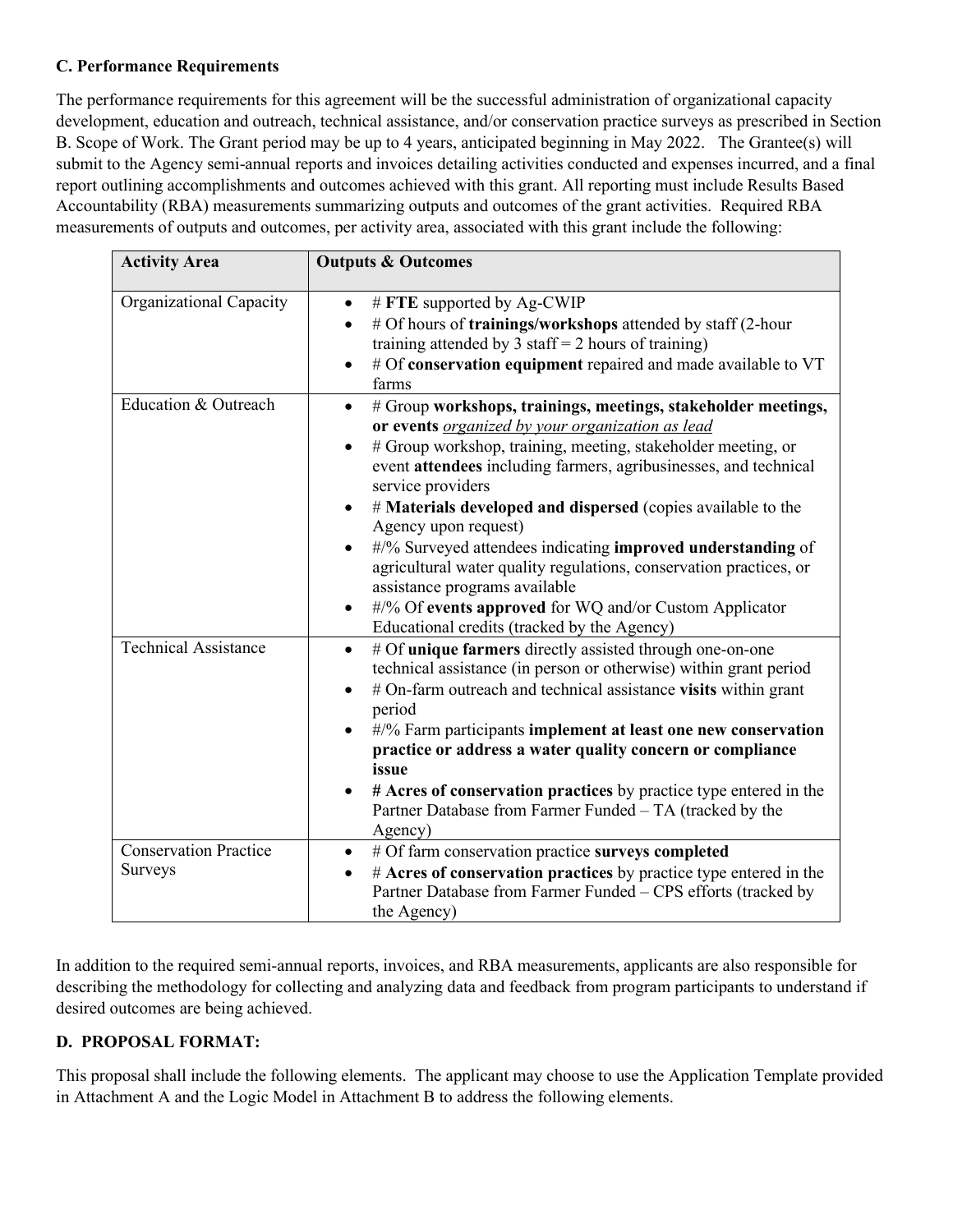**1. Experience and Qualifications of the Project Team**: Identify qualifications of the person(s) who will be available for work under this grant ("project team") and who will be the single point of contact. Include an organizational chart of staff who will be supporting the proposed activities and what portions of the proposed activities they will implement.

- Name and Title
- Project Team Role, % of time within the program
- Experience: Please describe your experience or include examples of successful work similar or related to that of this request for proposals.

**2. Scope of Work:** Please provide a detailed workplan describing what tasks your organization is able to and interested in providing, how you will approach and complete the tasks, and your proposed outcomes and outputs associated with those tasks. The workplan should include how your proposed work will benefit water quality and soil health. If applying for funds to support staff in Activity Area 1 - Organizational Capacity, the Scope of Work must include an organizational chart of the positions and associated responsibilities being funded by Ag-CWIP.

The workplan should also include how your organization will evaluate your activities and technical assistance, including your approach for requesting feedback, tracking, and reporting outputs and outcome measurements described above as part of semi-annual reporting and invoicing. Applicants are encouraged, but not required, to use the Logic Model in Attachment B to demonstrate the proposed work activities and anticipated outcomes.

## *At any time during the grant period, a Grantee may be required (by Grantee or State request) to evaluate workplans and progress and submit a revised workplan if applicable.*

**3. Budget:** Please provide a budget narrative and budget table describing the estimated budget for the workplan detailed above, including the estimated hours and material costs per activity area and total activity budget by year, and detail the methodology for calculating your budget. The estimated budget must include cost breakdown by major activity area and budget categories (i.e personnel, supplies) linking costs to specific tasks/deliverables wherever possible. If multiple tasks or programs will be supported within one activity area, please describe the percentage or ratios of staff, time, and costs per task in the budget narrative. Please refer to the example budget worksheet below. This budget shall include any and all potential costs to be incurred. *If selected for funding, you may be asked to submit a Budget Spreadsheet detailing requested funds.*

Labor Rates – Please provide billing rates for activities provided

Indirect Rate – Indirect rates may not exceed 20%

Travel – Please include estimated costs for travel and per diem that may be incurred under this grant if they are not already incorporated into hourly service rates. \*

Proposed Match – Match is not a requirement of the application, but the Agency encourages applicants to include planned or anticipated match in proposals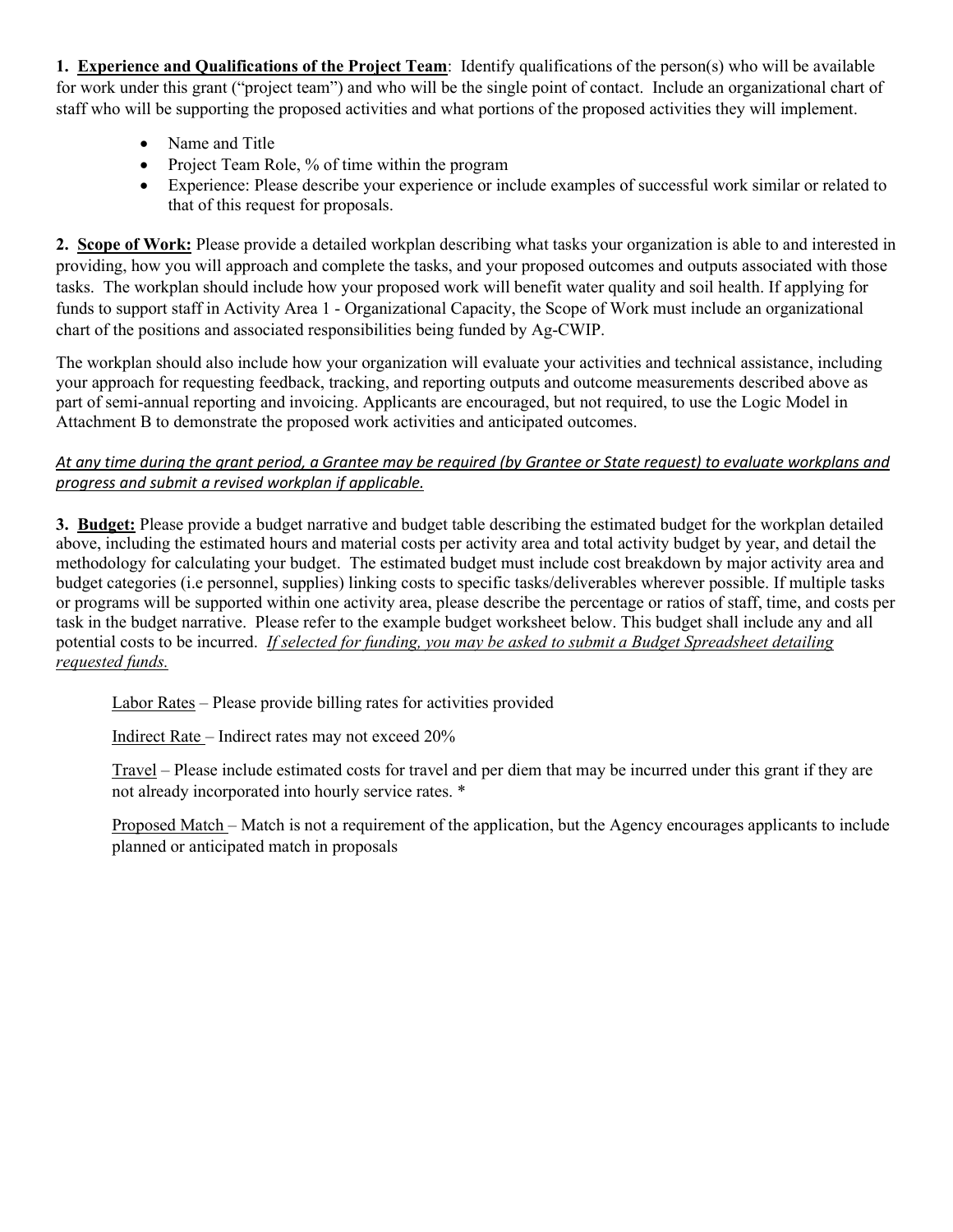| <b>Budget Category</b>                        | Activity<br>Area 1 | Activity<br>Area 2 | Activity<br>Area 3 | Activity<br>Area 4 | Grant<br>Request | Proposed<br>Match (if<br>any) | Project<br>Total<br>(Grant<br>$Request +$<br>Proposed<br>Match) |
|-----------------------------------------------|--------------------|--------------------|--------------------|--------------------|------------------|-------------------------------|-----------------------------------------------------------------|
| <b>Personnel</b>                              | \$1,000            | \$0                | \$1,000            | \$0                | \$2,000          | \$1,000                       | \$3,000                                                         |
| Fringe (% of<br>Personnel)                    | \$300              | \$0                | \$600              | \$0                | \$900            | \$0                           | \$900                                                           |
| <b>Travel</b>                                 | \$300              | \$0                | \$250              | \$0                | \$550            | \$250                         | \$800                                                           |
| <b>Supplies</b>                               | \$0                | \$1,250            | \$0                | \$0                | \$1,250          | \$250                         | \$1,500                                                         |
| <b>Subcontracts</b>                           | \$0                | \$10,000           | \$0                | \$0                | \$10,000         | \$0                           | \$10,000                                                        |
| <b>Total Direct</b>                           | \$1,600            | \$11,250           | \$1,850            | \$0                | \$14,700         | \$1,500.00                    | \$16,200                                                        |
| Indirect $($ <21% of<br>direct)               | \$320              | \$2,250            | \$370              | \$0                | \$2,940          | \$0                           | \$2,940                                                         |
| <b>TOTAL BUDGET</b>                           | \$3,520            | \$24,750           | \$4,070            | \$0                | \$32,340         | \$3,000                       | \$35,340                                                        |
| <b>Year 1 Total Activity</b><br><b>Budget</b> | \$3,520            | \$6,187.50         | \$1,017.50         | \$0\$              | \$10,725.00      | \$750                         | \$11,475.00                                                     |
| <b>Year 2 Total Activity</b><br><b>Budget</b> | \$0\$              | \$6,187.50         | \$1,017.50         | \$0\$              | \$7,205.00       | \$750                         | \$7,955.00                                                      |
| <b>Year 3 Total Activity</b><br><b>Budget</b> | \$0                | \$6,187.50         | \$1,017.50         | $\$0$              | \$7,205.00       | \$750                         | \$7,955.00                                                      |
| <b>Year 4 Total Activity</b><br><b>Budget</b> | \$0\$              | \$6,187.50         | \$1,017.50         | \$0\$              | \$7,205.00       | \$750                         | \$7,955.00                                                      |

*\*Please note that once awarded, the State will develop payment provisions to include reimbursable travel expenses (mileage, airfare, lodging, meals, etc.) as an allowance, not on a per mile basis. The amount the Applicant includes in the allowance must be determined to be reasonable. Reasonableness should be based on 1) the agreed Scope of Work specifications for number of on-site days, weekly/monthly trips, over-night stays, mileage, etc.; and 2) standard travel costs, with consideration for Federal funding requirements.*

**4. Geographic Area:** Please describe the geographic focus of the proposed activities and what percentage of work that will occur in the Lake Champlain, Connecticut River, Lake Memphremagog, and Hudson River geographic area. Include a description and justification for geographic needs and priorities and how the proposed work will be available to that geographic area (i.e., Strategy identified in local Tactical Basin Plan, TMDL, organizational strategic plan, etc.). Additionally, indicate any geographic limitations on availability (i.e., will availability to provide the described scope of activities be limited by distance from home, office, or base of operations?)

**5. Certificate of Compliance (Appendix D.)** A complete proposal shall include a signed Certificate of Compliance. This form must be completed in its entirety and submitted as part of the response for the proposal to be considered valid, and indicates the applicant agrees to required grant terms for the State including tax, insurance, and all other applicable grant terms.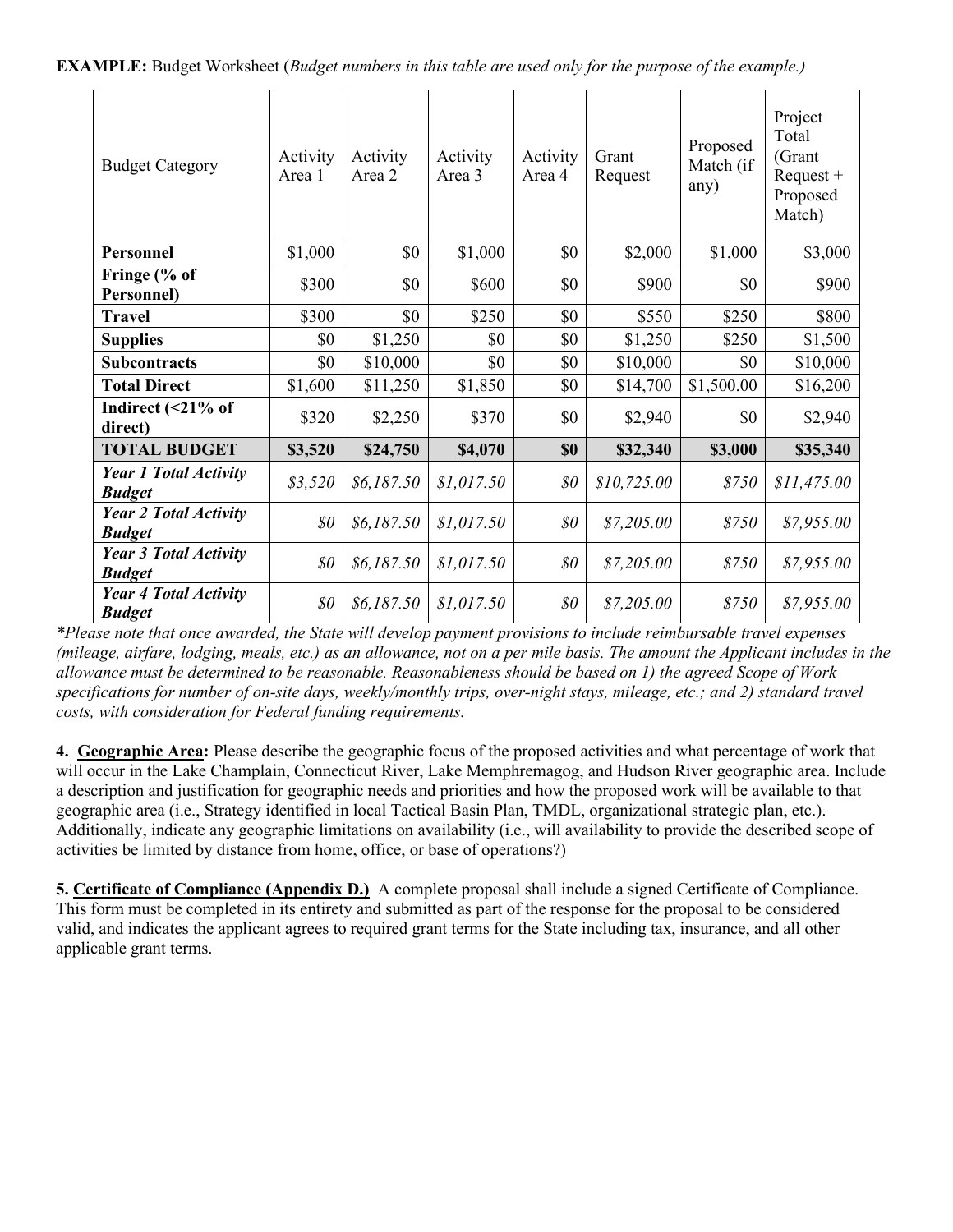## **E. Selection Criteria and Schedule**

## Selection Criteria

Proposals will be reviewed and evaluated by three or more Agency staff members and/or technical advisors. Selection will be based on the following criteria:

- 1. **Completeness** All proposals shall be evaluated for completeness. Incomplete proposals will not be evaluated.
- 2. **Applicant Status – 5%**

Proposals submitted by non-profit organizations will be prioritized for funding.

3. **Geographic Area– 10%**

Priority will be given to projects based on the geographic area being served. Priority will first be given based on the overall percentage of the project's focus occurring in priority watersheds in the following order: Lake Champlain, Lake Memphremagog, Connecticut River, and Hudson River. Secondly, projects will be ranked based on geographic priorities, as described and justified in the Grantee's project proposal, and how the proposed work will be available to that geographic area.

4. **Cost – 35%**

Cost evaluation will consider the average annual cost of each activity area in your proposal relative to other proposals, as well as the clarity of your budget and budget justification, and relation to anticipated outcomes.

5. **Impact – 35%**

The impact of the proposed program will be evaluated based on the proposed activities alignment with the activity areas and Agency priorities described above. Also evaluated will be the relative temporal scale of impact in relation to the proposed activities, the ability of the proposal to build off existing work, catalyze new partnerships and networks, as well as provide specific, realistic, measurable, and achievable goals, plans, and projects.

# 6. **Past Performance and Capacity – 15%**

Past performance and capacity will be based on both the capacity and qualifications of the organization to engage in the proposed activity areas, as well as the past performance of the organization in receiving grants or contracts from the Agency of Agriculture within the past five years. For instance, were previous grant reports received from the applicant organization complete, timely, and satisfactory, or are there previous instances of agreement performance issues.

# Schedule

- Notification of grant award will be on or before March 1, 2022.
- Following initial notification of the award, a workplan must be approved by the Agency of Agriculture before a grant agreement can be executed and the work begun. The workplan will detail the logistical elements of the project, including deliverables and project timeline.
- Project work cannot begin until a grant agreement period has officially started. The Agency will not pay for expenses incurred prior to the grant start date.
- All materials and information, regardless of physical form, produced as a result of this project, shall be made available to the Agency in a suitable file format. The Agency shall have unrestricted use of any materials, software, maps, studies, reports and other products or data generated using grant funds or specified as deliverables in the grant application.
- The Agency requires its grantees to maintain workers' compensation and liability insurance (Appendix D). Please review the links provided in this request for proposals for details about state provisions for grants and contracts (Attachment C)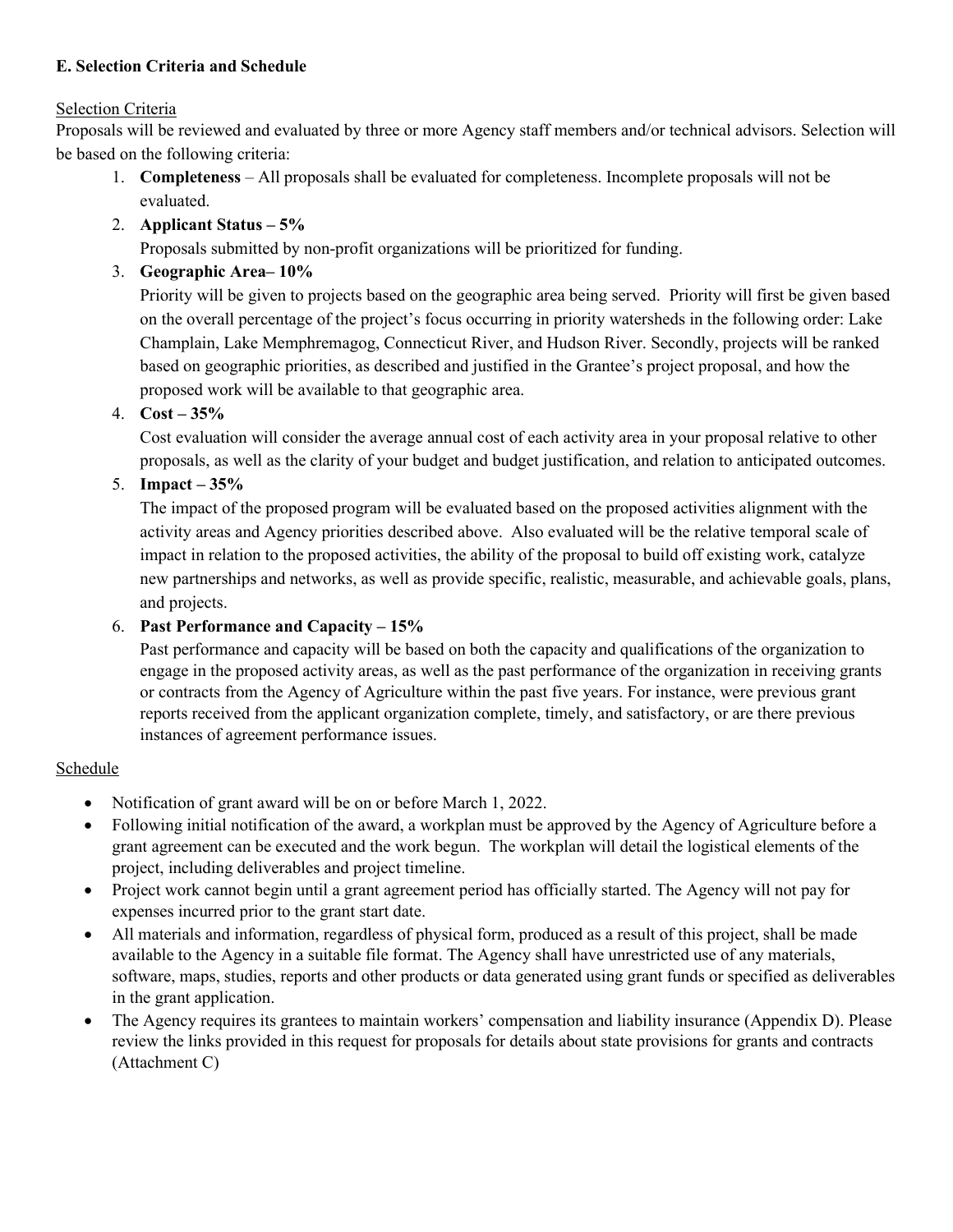# **F. Grant Agreement, Payment, and Reporting**

#### Grant Agreement and Payment

Funding for the Ag-CWIP grants is contingent upon available funding. Prior to receiving funding, successful applicant must sign a grant agreement with the State indicating their intent to complete the proposed project and authorizing the Agency to monitor the project's progress. The grant agreement will include provisions (terms and conditions) set by the State as well as any program-specific requirements. Review Attachment C – Standard State Provisions for Grants and Contracts (12/15/2017 Revised).

The maximum dollar amount payable under this grant is not intended as any form of a guaranteed amount. Grantee(s) will be paid semi-annually upon satisfactory semi-annual reports documenting products or services delivered or performed, as specified in the Scope of Work.

Prior to commencement of work and release of any payments, Grantee(s) will be required to submit:

- a) a certificate of insurance consistent with the requirements set forth in Attachment C, Section 8 (Insurance) of the grant agreement; and
- b) a current IRS Form W-9 signed within the last six months (only if not active in the State VISION system).

A final performance report is due no later than 30 days after the grant end date. Final invoices must be submitted to the Agency within 45 days of the grant expiration date. Invoices submitted before the completion of an interim or final report will not be paid until the report has been received, reviewed, and accepted by the grant manager. The Agency cannot reimburse Grantee(s) for work performed before the start date or after the expiration date of the grant.

#### Reporting Requirements

Grantee(s) will submit semi-annual reports through the duration of the grant agreement and submit a final performance report. The Agency will work with Grantee(s) to develop reporting requirements, payment provisions, and a schedule that reflects the Grantee's proposed scope of work. Reports may include:

- a. Summary status of grant activities
- b. Outputs and outcomes achieved
- c. Updated Partner Database tracking as applicable
- d. Descriptions of success and challenges
- e. Discussion of any modifications deemed necessary and justification for change
- f. Opportunities that arose as a result of the project
- g. Photos/documentation of a project highlight
- h. Expenditures

The State reserves the right to utilize and/or summarize information and photos provided through these reports to use on publications and program highlights.

## **G. Eligibility**

## **Applicants are encouraged to submit a single proposal per organization except in situations where discrete and separate programs exist within one organization. Eligible applicants include:**

- Farmers, farmers' partners, agricultural engineering and/or consulting firms, agricultural organizations and trade associations
- Local government entities including municipal boards, commissions, or committees
- Public or private schools or other educational institutions
- Organizations with nonprofit status, or citizen groups such as watershed or lake associations working in coordination with such an organization, that apply on their behalf and will manage the grant funds
- State and Federal government agencies may collaborate with one of the above groups, but are not eligible to be the primary applicant under this grant program
- While matching funds are highly encouraged, they are not required for program eligibility
- Applicants must be in compliance with all state regulations (i.e. water quality, taxes, child support) and in good standing with the State of Vermont at the time of submitting an application and must remain so during the entire grant period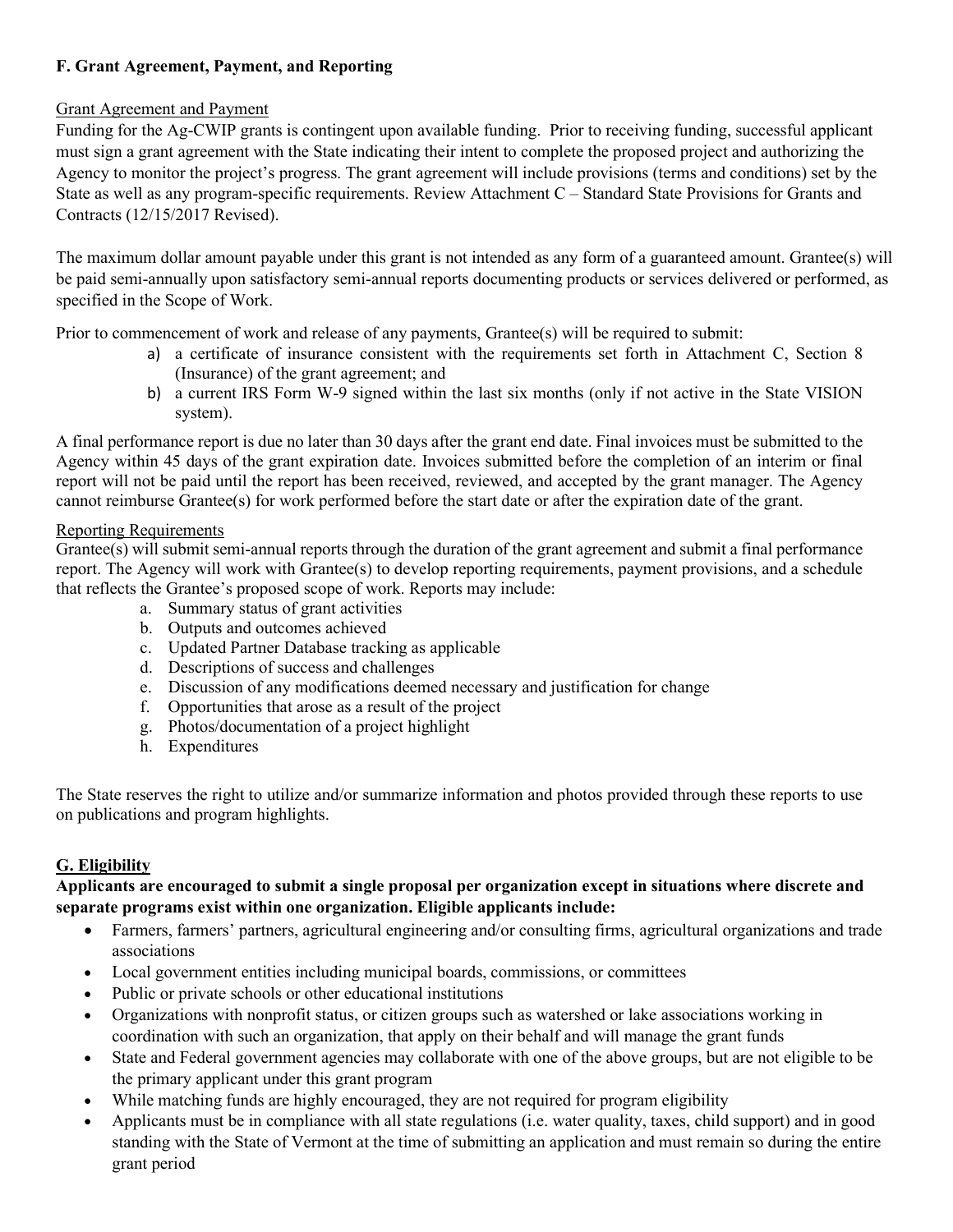#### **ATTACHMENT A. APPLICATION TEMPLATE**

# **FY2022 Agricultural Clean Water Initiative Program Grants**

*(Applicants are requested to use Times New Roman, 11 font)* 

## **Applicant Information**

**Organization Name: Organization Address:** 

**Point of Contact**

**Name: Title: Phone: Email:**

**Application Summary:** 

**Funding Requested:**

**Additional Matching Funds Provided (Optional):**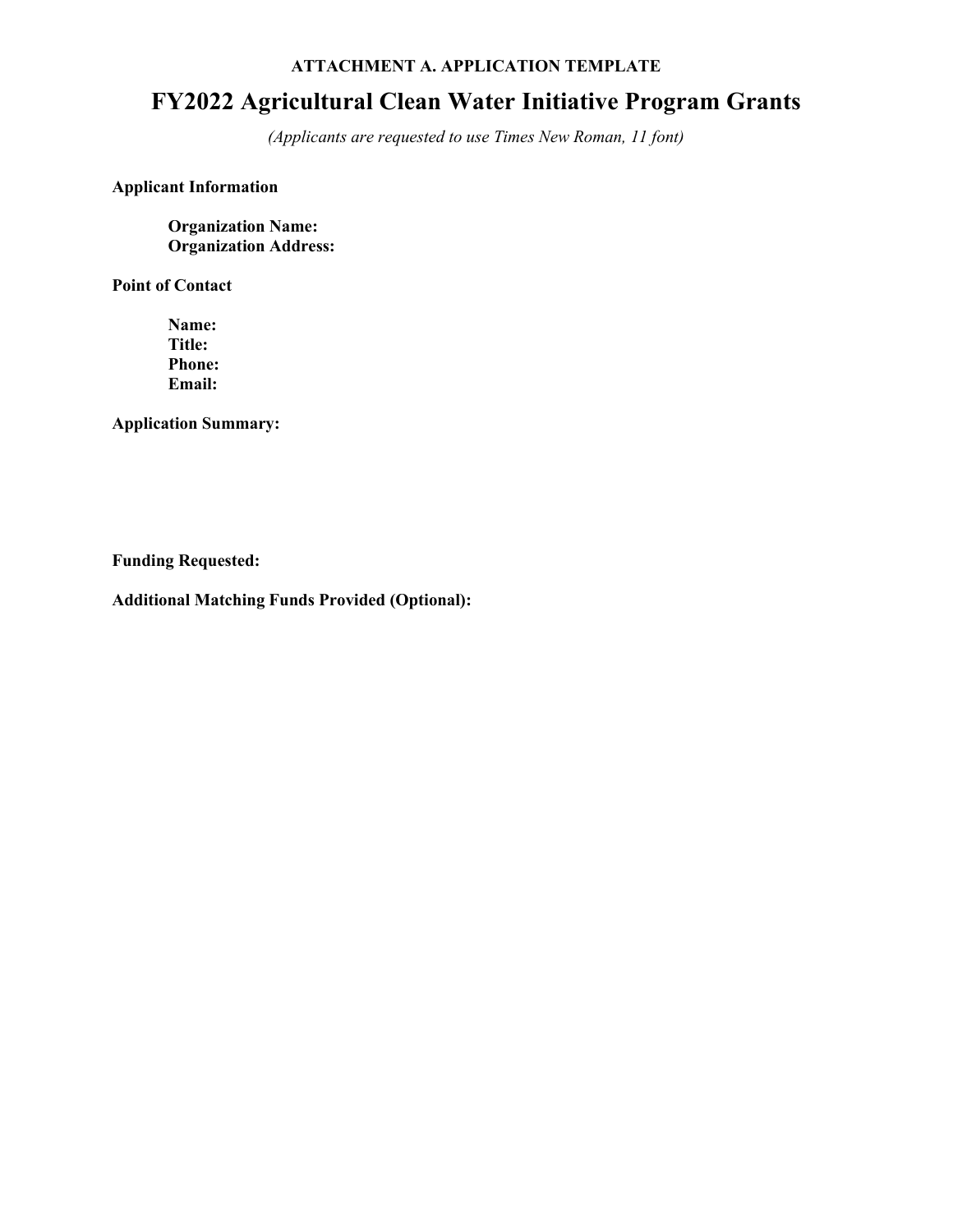#### **PROPOSAL**

**1. Describe the experience and qualifications of the Project Team, including an organizational chart of staff who will support the activities proposed and what portions of the proposed activities they will implement**: *List the qualifications of people who will work under this grant award. For each person, please include name, title, % of time and role within the program. Please describe your team's experience or include examples of successful work similar or related to that of this request for proposals.*

#### **2. Geographic Area**

*Explain where your program will take place, relative to the priority watersheds listed above and describe your proposals geographic priorities.* 

#### **3. Scope of Work & Proposed Workplan:** *Check all proposed task categories included in this application*

- $\Box$ Activity Area 1 Organizational Capacity Development
- $\Box$ Activity Area 2 Education and Outreach
- $\Box$ Activity Area 3 Technical Assistance
- $\Box$ Activity Area 4 Conservation Practice Survey
- $\Box$ Activity Area 5 Other

| <b>Activity Area</b>                           | <b>Measure</b>                                                                                                                                                  | Goal |
|------------------------------------------------|-----------------------------------------------------------------------------------------------------------------------------------------------------------------|------|
|                                                |                                                                                                                                                                 |      |
| Education & Outreach                           | # Group workshops, trainings, meetings, stakeholder meetings, or events <i>organized</i><br>by your organization as lead                                        |      |
| Education & Outreach                           | # Group workshop, training, meeting, stakeholder meeting, or event attendees<br>including farmers, agribusinesses, and technical service providers              |      |
| Education & Outreach                           | # materials developed and dispersed (Available to AAFM upon request and include<br>agency logo or approved sponsorship accreditation)                           |      |
| Education & Outreach                           | #/% surveyed attendees indicating improved understanding of agricultural water<br>quality regulations, conservation practices, or assistance programs available |      |
| Organizational Capacity                        | # FTE supported by AgCWIP                                                                                                                                       |      |
| Organizational Capacity                        | # Of hours of trainings/workshops attended by staff (i.e., 1 hour training attended by<br>$4 \text{ staff} = 1 \text{ hour of training}$                        |      |
| Organizational Capacity                        | # Of conservation equipment repaired and made available to Vermont farms                                                                                        |      |
| <b>Technical Assistance</b>                    | # Of unique farmers directly assisted through one-on-one technical assistance (in<br>person or otherwise) within grant period                                   |      |
| <b>Technical Assistance</b>                    | # On-farm outreach and technical assistance visits within grant period                                                                                          |      |
| <b>Technical Assistance</b>                    | #/% farm participants implement at least one new conservation practice or address<br>a water quality resource concern or compliance issue                       |      |
| <b>Conservation Practice</b><br><b>Surveys</b> | # Of farm conservation practice surveys completed                                                                                                               |      |

*Complete the table below summarizing the anticipated measures and outcomes of proposed activities. Please enter n/a for activity areas you are not applying for. You may also propose additional measures if desired.* 

*Please provide a detailed workplan describing what activity areas your organization has selected above, when and how you will complete the proposed activities, and the outcomes and outputs associated with those activity areas. The*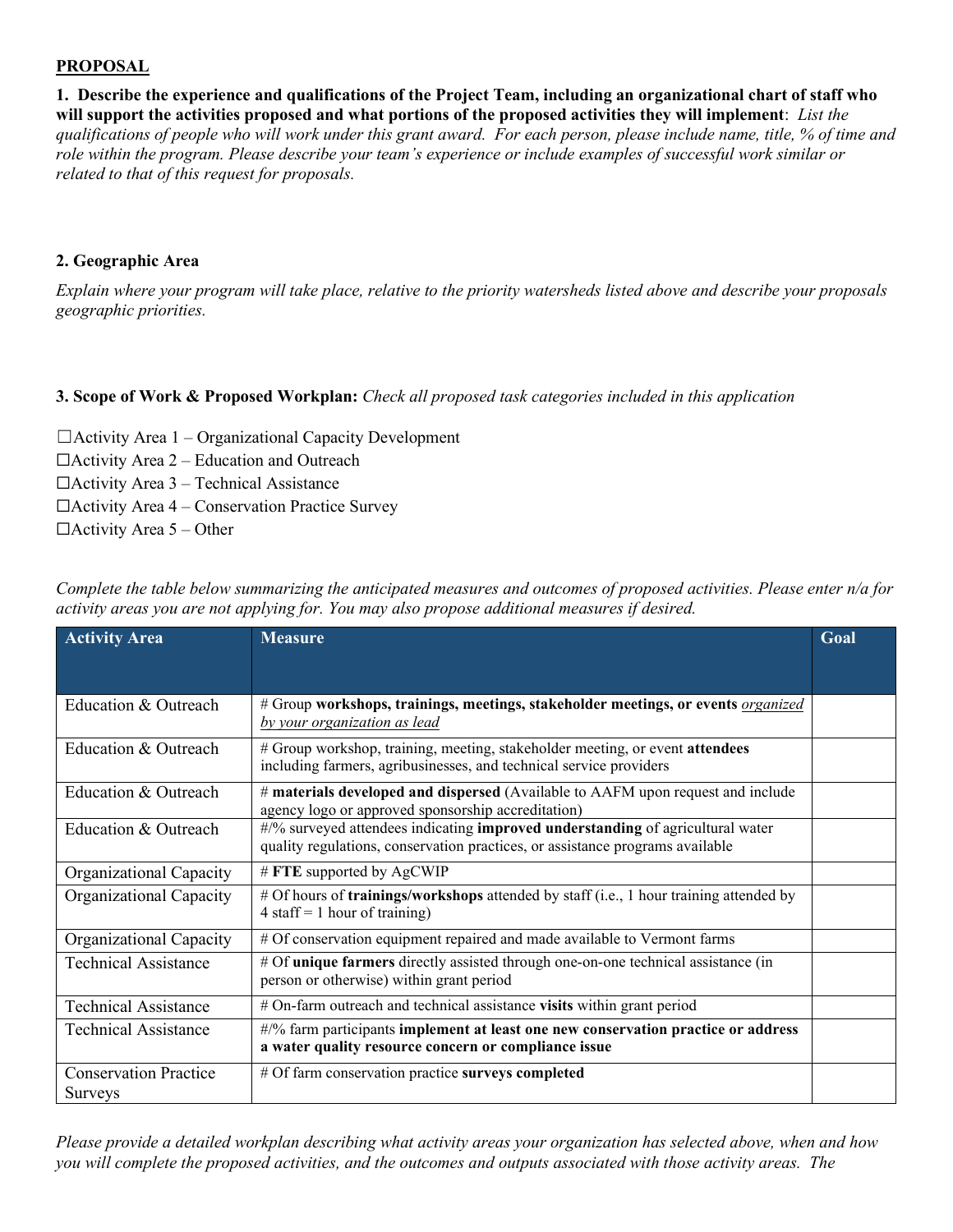*workplan should include how your proposed work will benefit water quality. The workplan should also include how your organization will evaluate your activities and technical assistance, including your approach for requesting feedback, tracking, and reporting outputs and outcome measurements described in the Request For Proposals as part of semiannual reporting and invoicing. At any time during the grant period, a Grantee may be required (by Grantee or State request) to evaluate workplans and progress and submit a revised workplan if applicable.* 

**OPTIONAL -** *If helpful for your organization, please include a logical framework or logic model plan (Template available in Attachment B) that explains how your activity engagement will lead to which priority outcome/s. This entails a 1-page model (horizontally oriented page) showing the relation between each activity area and the short, and medium-term goals that will eventually lead to the Agency's priority outcome. For information on how to write a logic model plan visit* <https://www.cals.uidaho.edu/edcomm/pdf/CIS/CIS1097.pdf> . *For additional resources and examples of logic models, visit* [https://fyi.uwex.edu/programdevelopment/logic-models/.](https://fyi.uwex.edu/programdevelopment/logic-models/)

#### *Example Workplan Introduction*

**a) What is your program objective(s)?** *State your program's objective. What improvement or impact do you foresee as a result of a successful program implementation? How will farmers benefit from this program and how will water quality improve as a result of your proposed program?*

#### **b) How does your program build on what has been done before or existing programs within your organization?**

*Explain how this program takes a new or existing approach. Describe previous work related or relevant to your program as well as the partnerships that will be catalyzed through this program. Describe other grants you may have that relate.* 

## **c) What is the capacity of the organization or group to implement this program?**

*Describe your organizations experience with similar projects and specify any organizational contribution, similar projects and how they relate, as well any matching funds available for this program and the amount.* 

#### **d) Which partners and/or key collaborators will be integral to the success of this program?**

*Describe any consultants, partnerships, cooperating farmers, community groups etc. that will play a major role in the project, give a brief description of their experience and role in the program. If consultants are required for the program explain in detail the cost, reasoning, and role of the consultant in your program.*

#### *Example Workplan by Activity Area*

*Describe what you will do and how and when you will do it. Describe what you will measure through your activity engagement and how you will measure it. While some measurable deliverables are required across all grants, others may be proposed by the applicant.* 

*Organizational Capacity Development: Describe what types of organizational capacity your program will engage in, and how you will achieve implementation and meet the goals summarized in the table above. Propose and describe methods of how you will gather information to evaluate the qualitative effect of the organizational development, employee effectiveness and improved organizational effectiveness. Proposals including Conservation Equipment Maintenance should include the proposed activities and goals in this section. Include quotes and maintenance schedules as applicable.*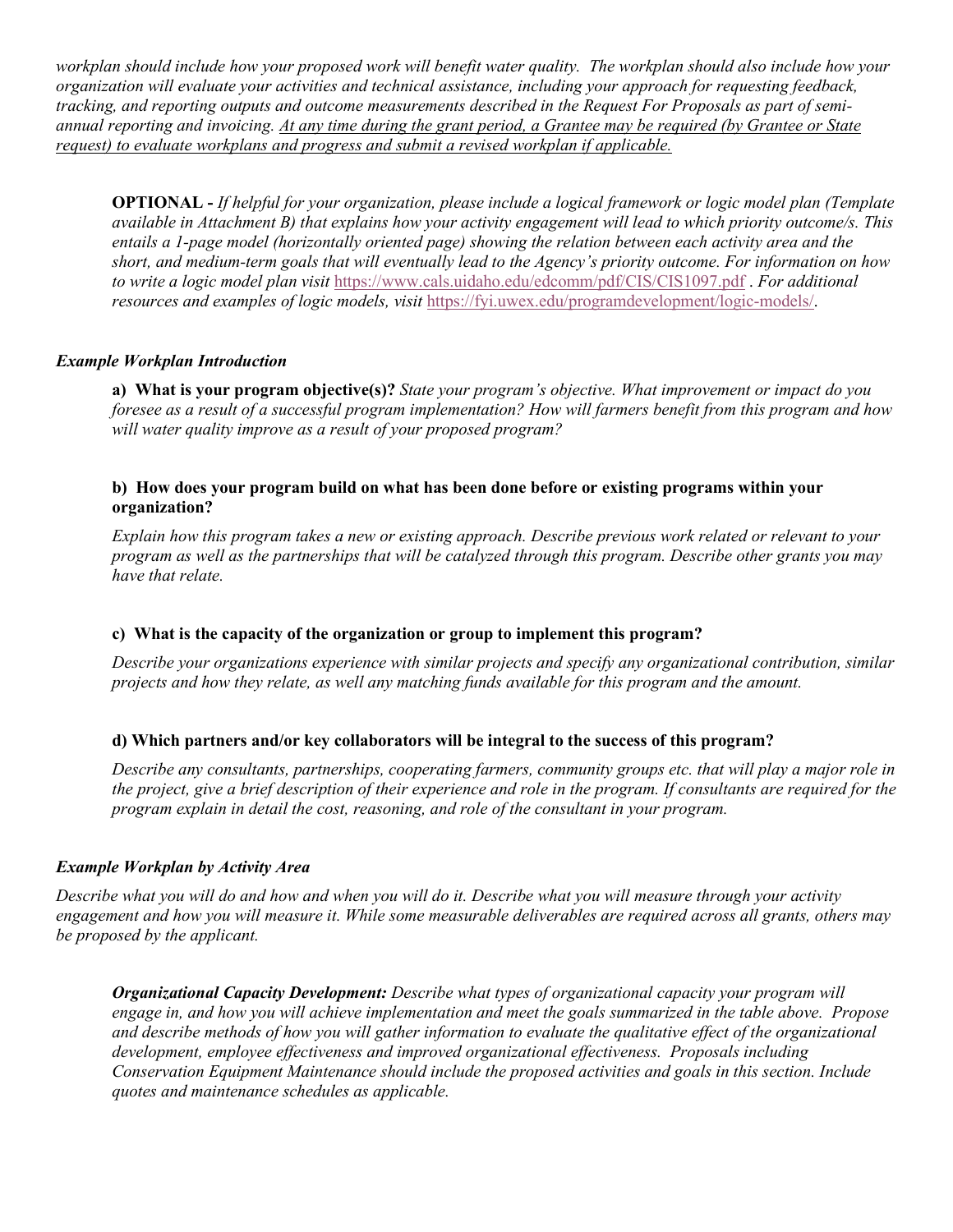*Education and Outreach: Describe what types of Education and Outreach activities your program will engage in, when and how you will achieve implementation and meet the goals summarized in the table above. Propose and describe methods of how you will gather information to evaluate the qualitative effect of education and outreach activities.* 

*Technical Assistance: Describe what types of Technical Assistance activities your program will engage in, when and how you will achieve implementation and meet the goals summarized in the table above. Propose and describe methods of how you will gather information to evaluate the qualitative effect of Technical Assistance activities.*

*Conservation Practice Surveys: Describe the Conservation Practice Survey activities your program will engage in, when and how you will achieve implementation and meet the goals summarized in the table above. Propose and describe methods of how you will conduct Conservation Practice Surveys.* 

*Additional Activities: Describe any additional activities your program is proposing. If you have an innovative activity that you are proposing this is the place to explain it. What are you planning to do, how is it important and what will be the measurable deliverables (complete table below as necessary and relating to the specifically proposed activity) that will be achieved, and how will you evaluate performance measures in this activity, surveys, focus groups, interviews?* 

|        | Quantity                               | Ouality                          |
|--------|----------------------------------------|----------------------------------|
| Effort | Number of activities, what did you do? | % How well did you do it?        |
| Effect | $# Who$ was impacted or reached?       | % What is the quality of impact? |

*Summation of Program Activity Synergy: Summarize how the activity areas relate to one another, how they relate to existing grant work under the Agricultural Clean Water Initiative Program if applicable, and how they collectively address your objective as well as the Agency's priority outcomes. Please include a timeline of activity areas and anticipated milestones and completion dates.* 

## **3. Budget**

*Please provide a budget narrative and budget table describing the estimated budget for the workplan detailed above, including the estimated hours and material costs per activity area and total activity budget by year. Detail the methodology for calculating your budget. The estimated budget must include cost breakdown by major activity area and budget categories (i.e., personnel, supplies) linking costs to specific tasks/deliverables wherever possible. Please refer to the example budget worksheet below. This budget shall include any and all potential costs to be incurred. If selected for funding, you may be asked to submit a Budget Spreadsheet detailing requested funds,* 

- *Please complete the budget spreadsheet for all years of your proposed workplan. For example, if you are applying for a four-year grant agreement, please complete for four years.*
- *If you have an existing Ag-CWIP agreement and would like to apply for the additional funding for the remaining time period under that agreement, please complete your budget for the time remaining in that agreement.*
- *If you are applying for conservation equipment maintenance, please include quotes for equipment maintenance.*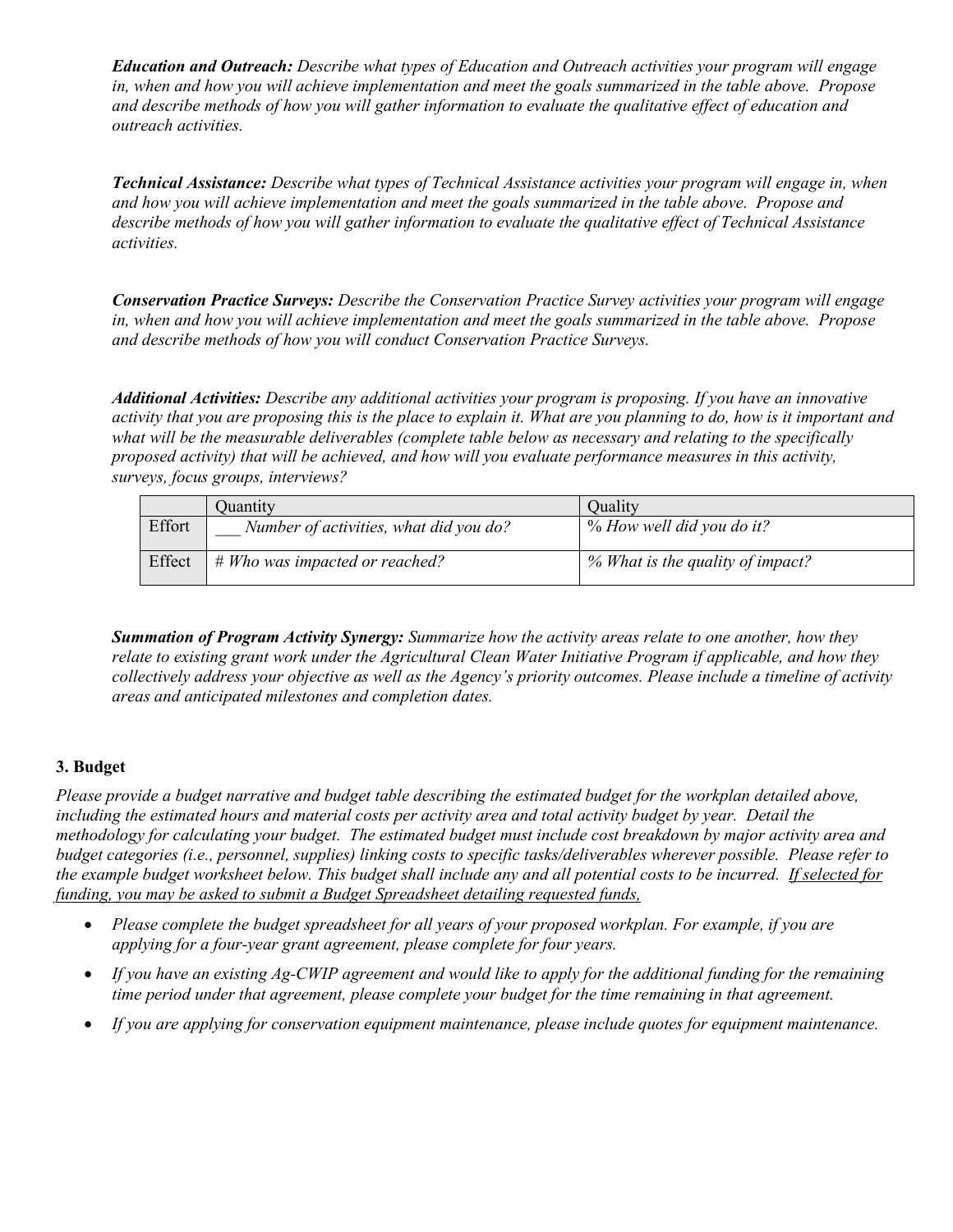*Template Summary Budget Table* 

| <b>Budget Category</b>         | Activity<br>Area 1                                | Activity<br>Area 2 | Activity<br>Area 3 | Activity<br>Area 4          | Grant<br>Request | Proposed<br>Match (if<br>any) | Project<br>Total<br>(Grant<br>$Request +$<br>Proposed<br>Match) |
|--------------------------------|---------------------------------------------------|--------------------|--------------------|-----------------------------|------------------|-------------------------------|-----------------------------------------------------------------|
| <b>Personnel</b>               | \$1,000                                           | \$0                | \$1,000            | \$0                         | \$2,000          | \$1,000                       | \$3,000                                                         |
| Fringe (% of<br>Personnel)     | \$300                                             | \$0                | \$600              | \$0                         | \$900            | \$0                           | \$900                                                           |
| <b>Travel</b>                  | \$300                                             | \$0                | \$250              | \$0                         | \$550            | \$250                         | \$800                                                           |
| <b>Supplies</b>                | \$0                                               | \$1,250            | \$0                | \$0                         | \$1,250          | \$250                         | \$1,500                                                         |
| <b>Subcontracts</b>            | \$0                                               | \$10,000           | \$0                | \$0                         | \$10,000         | \$0                           | \$10,000                                                        |
| <b>Total Direct</b>            | \$1,600                                           | \$11,250           | \$1,850            | \$0                         | \$14,700         | \$1,500.00                    | \$16,200                                                        |
| Indirect $($ 21% of<br>direct) | \$320                                             | \$2,250            | \$370              | \$0                         | \$2,940          | \$0                           | \$2,940                                                         |
| <b>TOTAL BUDGET</b>            | \$3,520                                           | \$24,750           | \$4,070            | \$0                         | \$32,340         | \$3,000                       | \$35,340                                                        |
| <b>Year 1 Total Budget</b>     | \$3,520                                           | \$6,187.50         | \$1,017.50         | $\$0$                       | \$10,725.00      | \$750                         | \$11,475.00                                                     |
| <b>Year 2 Total Budget</b>     | $\boldsymbol{\mathcal{S}}\boldsymbol{\mathit{0}}$ | \$6,187.50         | \$1,017.50         | $\mathcal{S}^{\mathcal{O}}$ | \$7,205.00       | \$750                         | \$7,955.00                                                      |
| <b>Year 3 Total Budget</b>     | \$0\$                                             | \$6,187.50         | \$1,017.50         | \$0                         | \$7,205.00       | \$750                         | \$7,955.00                                                      |
| <b>Year 4 Total Budget</b>     | \$0\$                                             | \$6,187.50         | \$1,017.50         | $\$0$                       | \$7,205.00       | \$750                         | \$7,955.00                                                      |

*Budget Narrative: Explain in detail the justification for the funds you have requested. Please include how much funding is being requested per activity area. If multiple tasks or programs will occur within an activity area, please describe the percentages and breakouts of staff, time, and costs per task or program.* 

**10. For a bid to be considered valid, Appendix D. Certificate of Compliance, must be completed in its entirety, executed by a duly authorized representative of the bidder, and submitted as part of the response to the proposal.**

*All respondents to this RFP should be aware that they will need to agree to Attachment C. Standard State Provisions for Contracts and Grants (including insurance requirements) if selected for granting.*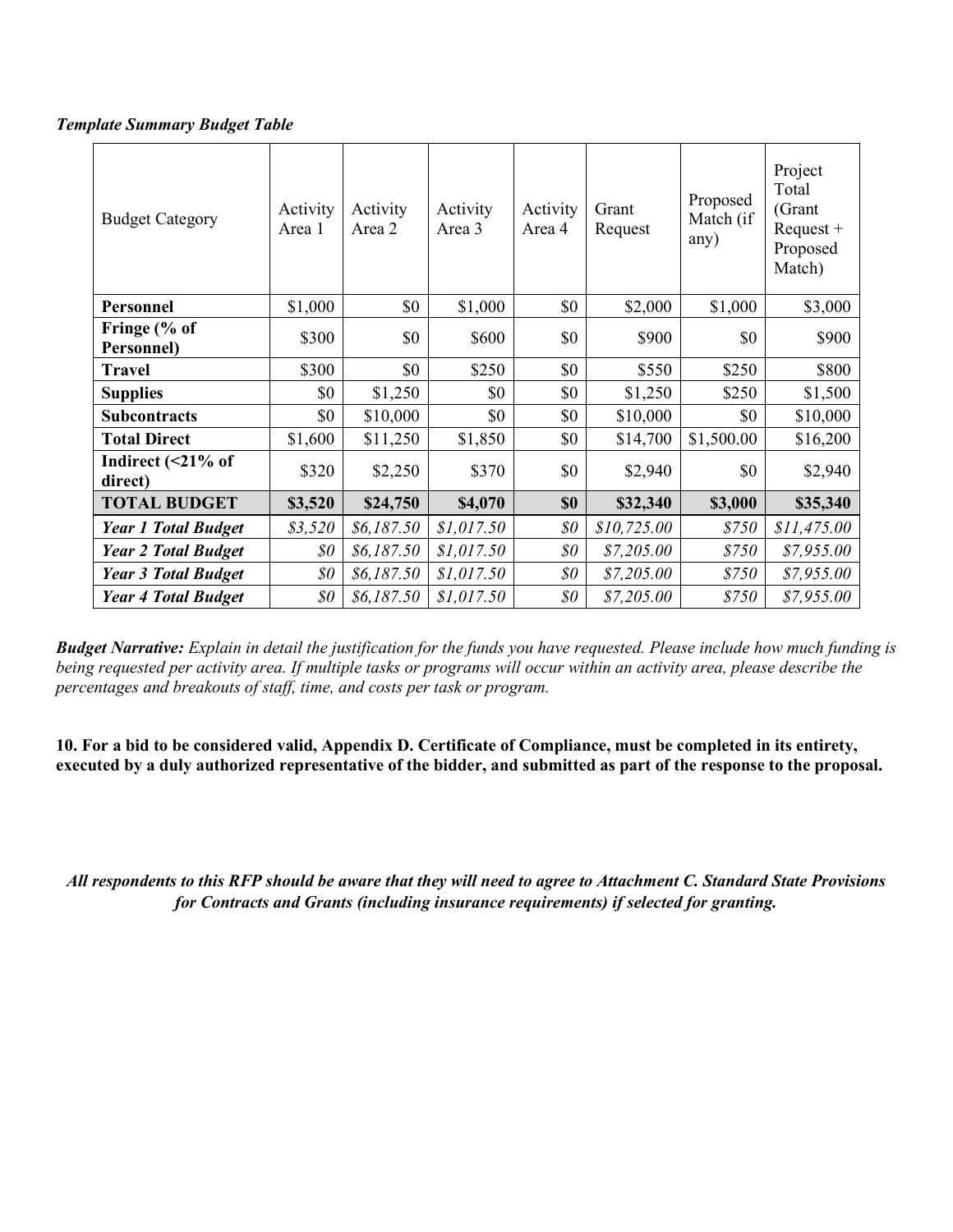# **ATTACHMENT B. LOGIC MODEL**

| <b>Grantee Inputs</b>                                                                                                                                                                                                     | <b>Grantee Activities</b>                                                                                                                                   | <b>Grantee Outputs</b>                                                                                                                                                                                                                                                                                                                                                                                           | <b>Grantee Short-</b><br><b>Term Outcomes</b>                                                                                                                                            | <b>Grantee</b><br><b>Medium-Term</b><br><b>Outcomes</b>                                                                                                                                 | <b>VAAFM Priority</b><br><b>Outcomes</b>                                                                                                                        |
|---------------------------------------------------------------------------------------------------------------------------------------------------------------------------------------------------------------------------|-------------------------------------------------------------------------------------------------------------------------------------------------------------|------------------------------------------------------------------------------------------------------------------------------------------------------------------------------------------------------------------------------------------------------------------------------------------------------------------------------------------------------------------------------------------------------------------|------------------------------------------------------------------------------------------------------------------------------------------------------------------------------------------|-----------------------------------------------------------------------------------------------------------------------------------------------------------------------------------------|-----------------------------------------------------------------------------------------------------------------------------------------------------------------|
| Project<br>investments;<br>staff, funding,<br>materials,<br>strategy,<br>materials                                                                                                                                        | What the organization<br>does; activities<br>undertaken                                                                                                     | Tangible<br>accomplishments as<br>a result of the<br>activities;<br>participants reached                                                                                                                                                                                                                                                                                                                         | Effects on<br>Learning<br>(attitudes,<br>awareness,<br>knowledge, skills)                                                                                                                | Effects on actions<br>(behavior,<br>practice, decision-<br>making)                                                                                                                      | Impacts in<br>conditions; social,<br>economic,<br>environmental,<br>health                                                                                      |
| This is where<br>you will detail<br>all of the inputs<br>that your<br>organization<br>already has in<br>place, in<br>addition to the<br>funds and/or<br>equipment etc.<br>That you are<br>requesting in<br>your proposal. | Example:<br>You will need to<br>identify the proposed<br>number and type of<br>activities that your<br>grant work will<br>produce:<br>e.g. # of staff hired | Example:<br>Please do not<br>assume successes<br>but rather detail<br>the performance<br>measures that will<br>be used to<br>evaluate your<br>activities.<br>Quantity:<br>% of target<br>population<br>trained; # of<br>target population<br>receiving technical<br>assistance<br>Quality:<br>% of customers<br>satisfied with<br>training; % of<br>customers "very<br>satisfied" with<br>assistance<br>received | Example:<br>Please do not<br>assume<br>successes but<br>rather detail the<br>performance<br>measures that<br>will be used to<br>evaluate your<br>activities.<br>% change in<br>knowledge | Example:<br>Please do not<br>assume<br>successes but<br>rather detail the<br>performance<br>measures that<br>will be used to<br>evaluate your<br>activities.<br>% change in<br>behavior | Example:<br>Define which one<br>or both of<br>VAAFM's priority<br>outcomes your<br>program<br>addresses.<br>Economic and<br>Environmental<br>Viability on Farms |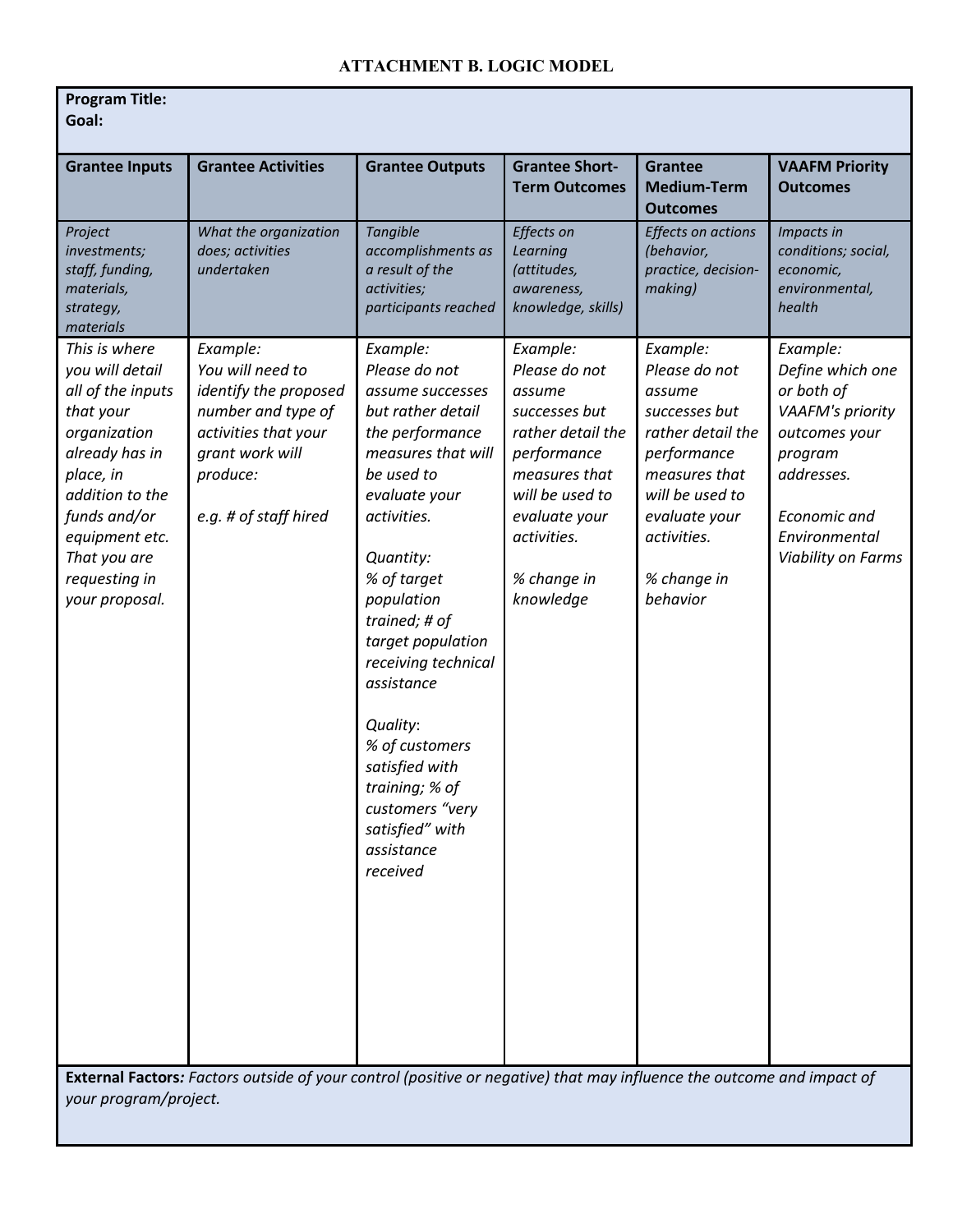## **ATTACHMENT C: STANDARD STATE PROVISIONS FOR CONTRACTS AND GRANTS REVISED DECEMBER 15, 2017**

**1. Definitions:** For purposes of this Attachment, "Party" shall mean the Contractor, Grantee or Subrecipient, with whom the State of Vermont is executing this Agreement and consistent with the form of the Agreement. "Agreement" shall mean the specific contract or grant to which this form is attached.

**2. Entire Agreement:** This Agreement, whether in the form of a contract, State-funded grant, or Federally-funded grant, represents the entire agreement between the parties on the subject matter. All prior agreements, representations, statements, negotiations, and understandings shall have no effect.

**3. Governing Law, Jurisdiction and Venue; No Waiver of Jury Trial:** This Agreement will be governed by the laws of the State of Vermont. Any action or proceeding brought by either the State or the Party in connection with this Agreement shall be brought and enforced in the Superior Court of the State of Vermont, Civil Division, Washington Unit. The Party irrevocably submits to the jurisdiction of this court for any action or proceeding regarding this Agreement. The Party agrees that it must first exhaust any applicable administrative remedies with respect to any cause of action that it may have against the State with regard to its performance under this Agreement. Party agrees that the State shall not be required to submit to binding arbitration or waive its right to a jury trial.

**4. Sovereign Immunity:** The State reserves all immunities, defenses, rights or actions arising out of the State's sovereign status or under the Eleventh Amendment to the United States Constitution. No waiver of the State's immunities, defenses, rights or actions shall be implied or otherwise deemed to exist by reason of the State's entry into this Agreement.

**5. No Employee Benefits For Party:** The Party understands that the State will not provide any individual retirement benefits, group life insurance, group health and dental insurance, vacation or sick leave, workers compensation or other benefits or services available to State employees, nor will the State withhold any state or Federal taxes except as required under applicable tax laws, which shall be determined in advance of execution of the Agreement. The Party understands that all tax returns required by the Internal Revenue Code and the State of Vermont, including but not limited to income, withholding, sales and use, and rooms and meals, must be filed by the Party, and information as to Agreement income will be provided by the State of Vermont to the Internal Revenue Service and the Vermont Department of Taxes.

**6. Independence:** The Party will act in an independent capacity and not as officers or employees of the State.

**7. Defense and Indemnity:** The Party shall defend the State and its officers and employees against all third party claims or suits arising in whole or in part from any act or omission of the Party or of any agent of the Party in connection with the performance of this Agreement. The State shall notify the Party in the event of any such claim or suit, and the Party shall immediately retain counsel and otherwise provide a complete defense against the entire claim or suit. The State retains the right to participate at its own expense in the defense of any claim. The State shall have the right to approve all proposed settlements of such claims or suits.

After a final judgment or settlement, the Party may request recoupment of specific defense costs and may file suit in Washington Superior Court requesting recoupment. The Party shall be entitled to recoup costs only upon a showing that such costs were entirely unrelated to the defense of any claim arising from an act or omission of the Party in connection with the performance of this Agreement.

The Party shall indemnify the State and its officers and employees if the State, its officers or employees become legally obligated to pay any damages or losses arising from any act or omission of the Party or an agent of the Party in connection with the performance of this Agreement.

Notwithstanding any contrary language anywhere, in no event shall the terms of this Agreement or any document furnished by the Party in connection with its performance under this Agreement obligate the State to (1) defend or indemnify the Party or any third party, or (2) otherwise be liable for the expenses or reimbursement, including attorneys' fees, collection costs or other costs of the Party or any third party.

**8. Insurance:** Before commencing work on this Agreement the Party must provide certificates of insurance to show that the following minimum coverages are in effect. It is the responsibility of the Party to maintain current certificates of insurance on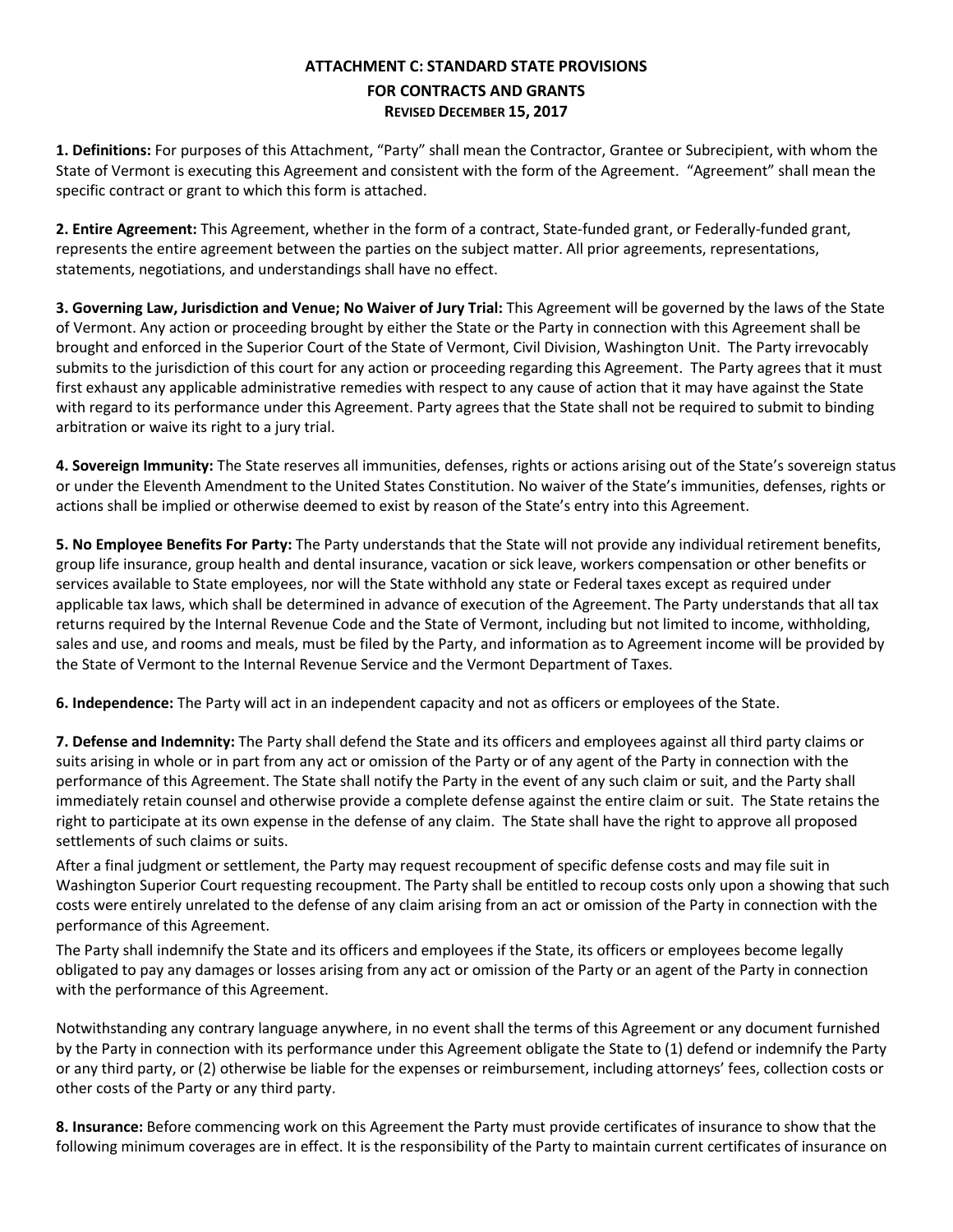file with the State through the term of this Agreement. No warranty is made that the coverages and limits listed herein are adequate to cover and protect the interests of the Party for the Party's operations. These are solely minimums that have been established to protect the interests of the State.

*Workers Compensation*: With respect to all operations performed, the Party shall carry workers' compensation insurance in accordance with the laws of the State of Vermont. Vermont will accept an out-of-state employer's workers' compensation coverage while operating in Vermont provided that the insurance carrier is licensed to write insurance in Vermont and an amendatory endorsement is added to the policy adding Vermont for coverage purposes. Otherwise, the party shall secure a Vermont workers' compensation policy, if necessary to comply with Vermont law.

*General Liability and Property Damage*: With respect to all operations performed under this Agreement, the Party shall carry general liability insurance having all major divisions of coverage including, but not limited to:

Premises - Operations

Products and Completed Operations

Personal Injury Liability

Contractual Liability

The policy shall be on an occurrence form and limits shall not be less than:

\$1,000,000 Each Occurrence

\$2,000,000 General Aggregate

\$1,000,000 Products/Completed Operations Aggregate

\$1,000,000 Personal & Advertising Injury

*Automotive Liability:* The Party shall carry automotive liability insurance covering all motor vehicles, including hired and nonowned coverage, used in connection with the Agreement. Limits of coverage shall not be less than \$500,000 combined single limit. If performance of this Agreement involves construction, or the transport of persons or hazardous materials, limits of coverage shall not be less than \$1,000,000 combined single limit.

*Additional Insured.* The General Liability and Property Damage coverages required for performance of this Agreement shall include the State of Vermont and its agencies, departments, officers and employees as Additional Insureds. If performance of this Agreement involves construction, or the transport of persons or hazardous materials, then the required Automotive Liability coverage shall include the State of Vermont and its agencies, departments, officers and employees as Additional Insureds. Coverage shall be primary and non-contributory with any other insurance and self-insurance.

*Notice of Cancellation or Change.* There shall be no cancellation, change, potential exhaustion of aggregate limits or nonrenewal of insurance coverage(s) without thirty (30) days written prior written notice to the State.

**9. Reliance by the State on Representations:** All payments by the State under this Agreement will be made in reliance upon the accuracy of all representations made by the Party in accordance with this Agreement, including but not limited to bills, invoices, progress reports and other proofs of work.

**10. False Claims Act:** The Party acknowledges that it is subject to the Vermont False Claims Act as set forth in 32 V.S.A. § 630 *et seq.* If the Party violates the Vermont False Claims Act it shall be liable to the State for civil penalties, treble damages and the costs of the investigation and prosecution of such violation, including attorney's fees, except as the same may be reduced by a court of competent jurisdiction. The Party's liability to the State under the False Claims Act shall not be limited notwithstanding any agreement of the State to otherwise limit Party's liability.

**11. Whistleblower Protections:** The Party shall not discriminate or retaliate against one of its employees or agents for disclosing information concerning a violation of law, fraud, waste, abuse of authority or acts threatening health or safety, including but not limited to allegations concerning the False Claims Act. Further, the Party shall not require such employees or agents to forego monetary awards as a result of such disclosures, nor should they be required to report misconduct to the Party or its agents prior to reporting to any governmental entity and/or the public.

**12. Location of State Data:** No State data received, obtained, or generated by the Party in connection with performance under this Agreement shall be processed, transmitted, stored, or transferred by any means outside the continental United States, except with the express written permission of the State.

**13. Records Available for Audit:** The Party shall maintain all records pertaining to performance under this agreement. "Records" means any written or recorded information, regardless of physical form or characteristics, which is produced or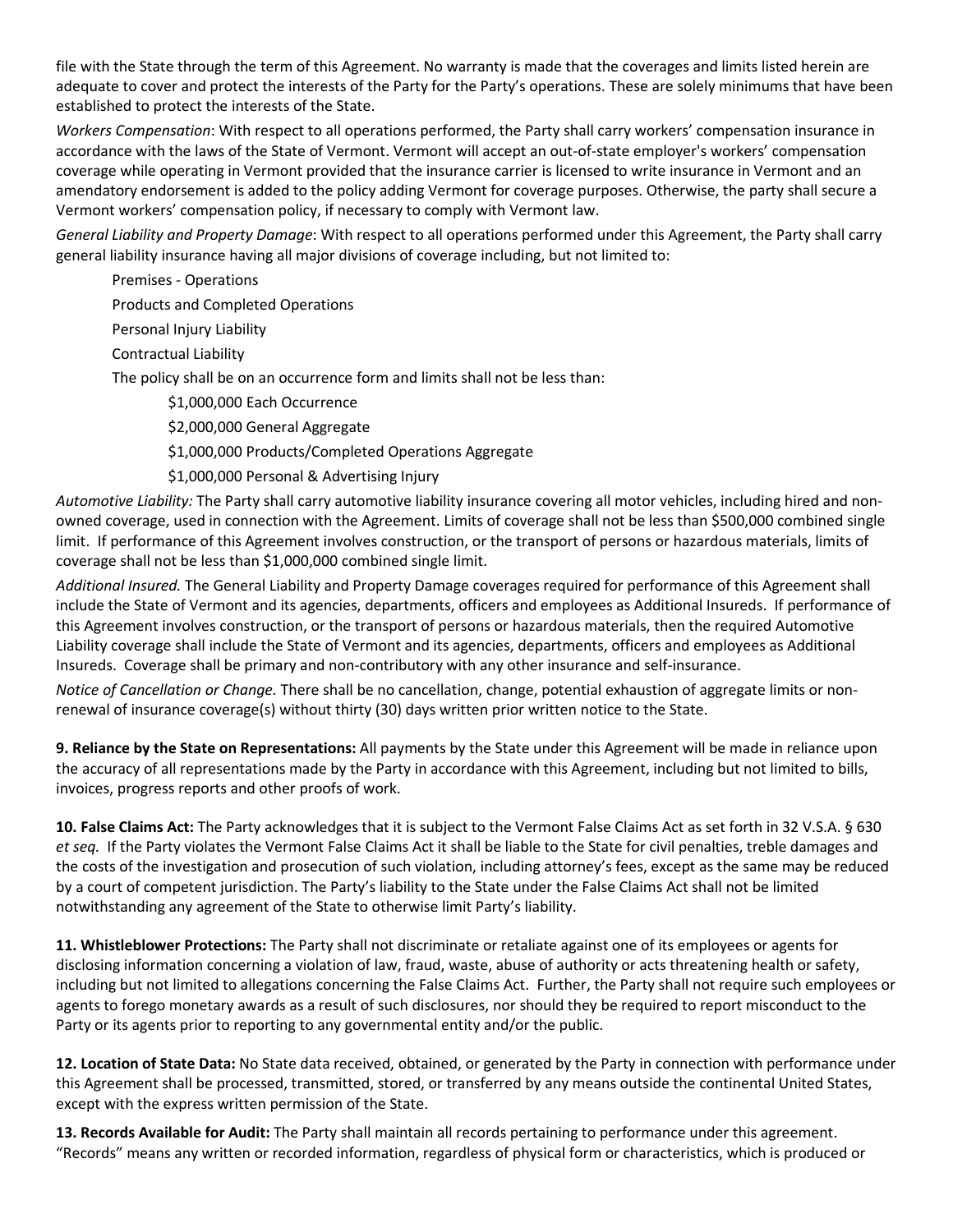acquired by the Party in the performance of this agreement. Records produced or acquired in a machine readable electronic format shall be maintained in that format. The records described shall be made available at reasonable times during the period of the Agreement and for three years thereafter or for any period required by law for inspection by any authorized representatives of the State or Federal Government. If any litigation, claim, or audit is started before the expiration of the three-year period, the records shall be retained until all litigation, claims or audit findings involving the records have been resolved.

**14. Fair Employment Practices and Americans with Disabilities Act:** Party agrees to comply with the requirement of 21 V.S.A. Chapter 5, Subchapter 6, relating to fair employment practices, to the full extent applicable. Party shall also ensure, to the full extent required by the Americans with Disabilities Act of 1990, as amended, that qualified individuals with disabilities receive equitable access to the services, programs, and activities provided by the Party under this Agreement.

**15. Set Off:** The State may set off any sums which the Party owes the State against any sums due the Party under this Agreement; provided, however, that any set off of amounts due the State of Vermont as taxes shall be in accordance with the procedures more specifically provided hereinafter.

#### **16. Taxes Due to the State:**

- **A.** Party understands and acknowledges responsibility, if applicable, for compliance with State tax laws, including income tax withholding for employees performing services within the State, payment of use tax on property used within the State, corporate and/or personal income tax on income earned within the State.
- **B.** Party certifies under the pains and penalties of perjury that, as of the date this Agreement is signed, the Party is in good standing with respect to, or in full compliance with, a plan to pay any and all taxes due the State of Vermont.
- **C.** Party understands that final payment under this Agreement may be withheld if the Commissioner of Taxes determines that the Party is not in good standing with respect to or in full compliance with a plan to pay any and all taxes due to the State of Vermont.
- **D.** Party also understands the State may set off taxes (and related penalties, interest and fees) due to the State of Vermont, but only if the Party has failed to make an appeal within the time allowed by law, or an appeal has been taken and finally determined and the Party has no further legal recourse to contest the amounts due.

**17. Taxation of Purchases:** All State purchases must be invoiced tax free. An exemption certificate will be furnished upon request with respect to otherwise taxable items.

**18. Child Support:** (Only applicable if the Party is a natural person, not a corporation or partnership.) Party states that, as of the date this Agreement is signed, he/she:

- **A.** is not under any obligation to pay child support; or
- **B.** is under such an obligation and is in good standing with respect to that obligation; or
- **C.** has agreed to a payment plan with the Vermont Office of Child Support Services and is in full compliance with that plan.

Party makes this statement with regard to support owed to any and all children residing in Vermont. In addition, if the Party is a resident of Vermont, Party makes this statement with regard to support owed to any and all children residing in any other state or territory of the United States.

**19. Sub-Agreements:** Party shall not assign, subcontract or subgrant the performance of this Agreement or any portion thereof to any other Party without the prior written approval of the State. Party shall be responsible and liable to the State for all acts or omissions of subcontractors and any other person performing work under this Agreement pursuant to an agreement with Party or any subcontractor.

In the case this Agreement is a contract with a total cost in excess of \$250,000, the Party shall provide to the State a list of all proposed subcontractors and subcontractors' subcontractors, together with the identity of those subcontractors' workers compensation insurance providers, and additional required or requested information, as applicable, in accordance with Section 32 of The Vermont Recovery and Reinvestment Act of 2009 (Act No. 54).

Party shall include the following provisions of this Attachment C in all subcontracts for work performed solely for the State of Vermont and subcontracts for work performed in the State of Vermont: Section 10 ("False Claims Act"); Section 11 ("Whistleblower Protections"); Section 12 ("Location of State Data"); Section 14 ("Fair Employment Practices and Americans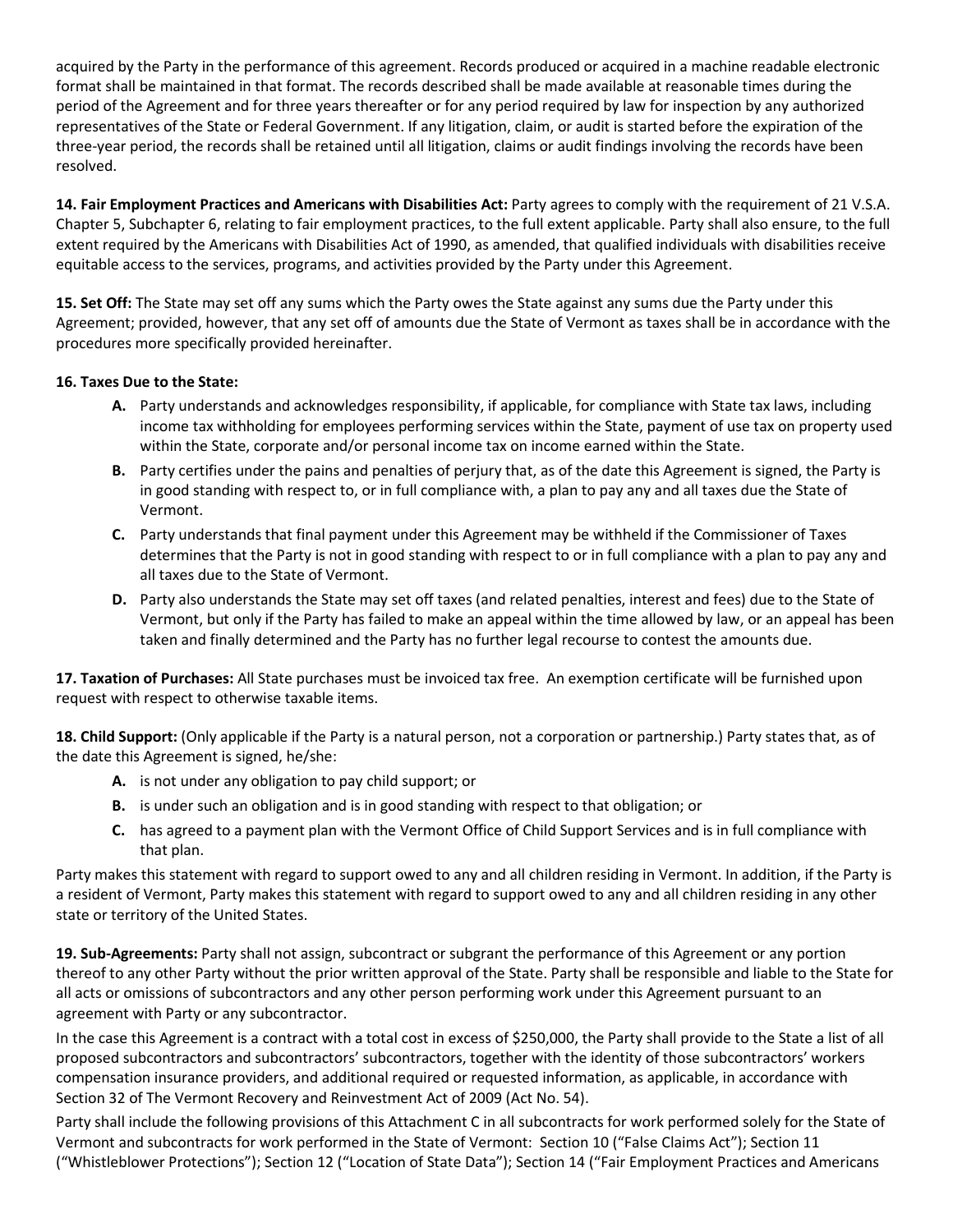with Disabilities Act"); Section 16 ("Taxes Due the State"); Section 18 ("Child Support"); Section 20 ("No Gifts or Gratuities"); Section 22 ("Certification Regarding Debarment"); Section 30 ("State Facilities"); and Section 32.A ("Certification Regarding Use of State Funds").

**20. No Gifts or Gratuities:** Party shall not give title or possession of anything of substantial value (including property, currency, travel and/or education programs) to any officer or employee of the State during the term of this Agreement.

**21. Copies:** Party shall use reasonable best efforts to ensure that all written reports prepared under this Agreement are printed using both sides of the paper.

**22. Certification Regarding Debarment:** Party certifies under pains and penalties of perjury that, as of the date that this Agreement is signed, neither Party nor Party's principals (officers, directors, owners, or partners) are presently debarred, suspended, proposed for debarment, declared ineligible or excluded from participation in Federal programs, or programs supported in whole or in part by Federal funds.

Party further certifies under pains and penalties of perjury that, as of the date that this Agreement is signed, Party is not presently debarred, suspended, nor named on the State's debarment list at: http://bgs.vermont.gov/purchasing/debarment

**23. Conflict of Interest:** Party shall fully disclose, in writing, any conflicts of interest or potential conflicts of interest.

**24. Confidentiality:** Party acknowledges and agrees that this Agreement and any and all information obtained by the State from the Party in connection with this Agreement are subject to the State of Vermont Access to Public Records Act, 1 V.S.A. § 315 et seq.

**25. Force Majeure:** Neither the State nor the Party shall be liable to the other for any failure or delay of performance of any obligations under this Agreement to the extent such failure or delay shall have been wholly or principally caused by acts or events beyond its reasonable control rendering performance illegal or impossible (excluding strikes or lock-outs) ("Force Majeure"). Where Force Majeure is asserted, the nonperforming party must prove that it made all reasonable efforts to remove, eliminate or minimize such cause of delay or damages, diligently pursued performance of its obligations under this Agreement, substantially fulfilled all non-excused obligations, and timely notified the other party of the likelihood or actual occurrence of an event described in this paragraph.

**26. Marketing:** Party shall not refer to the State in any publicity materials, information pamphlets, press releases, research reports, advertising, sales promotions, trade shows, or marketing materials or similar communications to third parties except with the prior written consent of the State.

## **27. Termination:**

- **A. Non-Appropriation:** If this Agreement extends into more than one fiscal year of the State (July 1 to June 30), and if appropriations are insufficient to support this Agreement, the State may cancel at the end of the fiscal year, or otherwise upon the expiration of existing appropriation authority. In the case that this Agreement is a Grant that is funded in whole or in part by Federal funds, and in the event Federal funds become unavailable or reduced, the State may suspend or cancel this Grant immediately, and the State shall have no obligation to pay Subrecipient from State revenues.
- **B. Termination for Cause:** Either party may terminate this Agreement if a party materially breaches its obligations under this Agreement, and such breach is not cured within thirty (30) days after delivery of the non-breaching party's notice or such longer time as the non-breaching party may specify in the notice.
- **C. Termination Assistance:** Upon nearing the end of the final term or termination of this Agreement, without respect to cause, the Party shall take all reasonable and prudent measures to facilitate any transition required by the State. All State property, tangible and intangible, shall be returned to the State upon demand at no additional cost to the State in a format acceptable to the State.

**28. Continuity of Performance:** In the event of a dispute between the Party and the State, each party will continue to perform its obligations under this Agreement during the resolution of the dispute until this Agreement is terminated in accordance with its terms.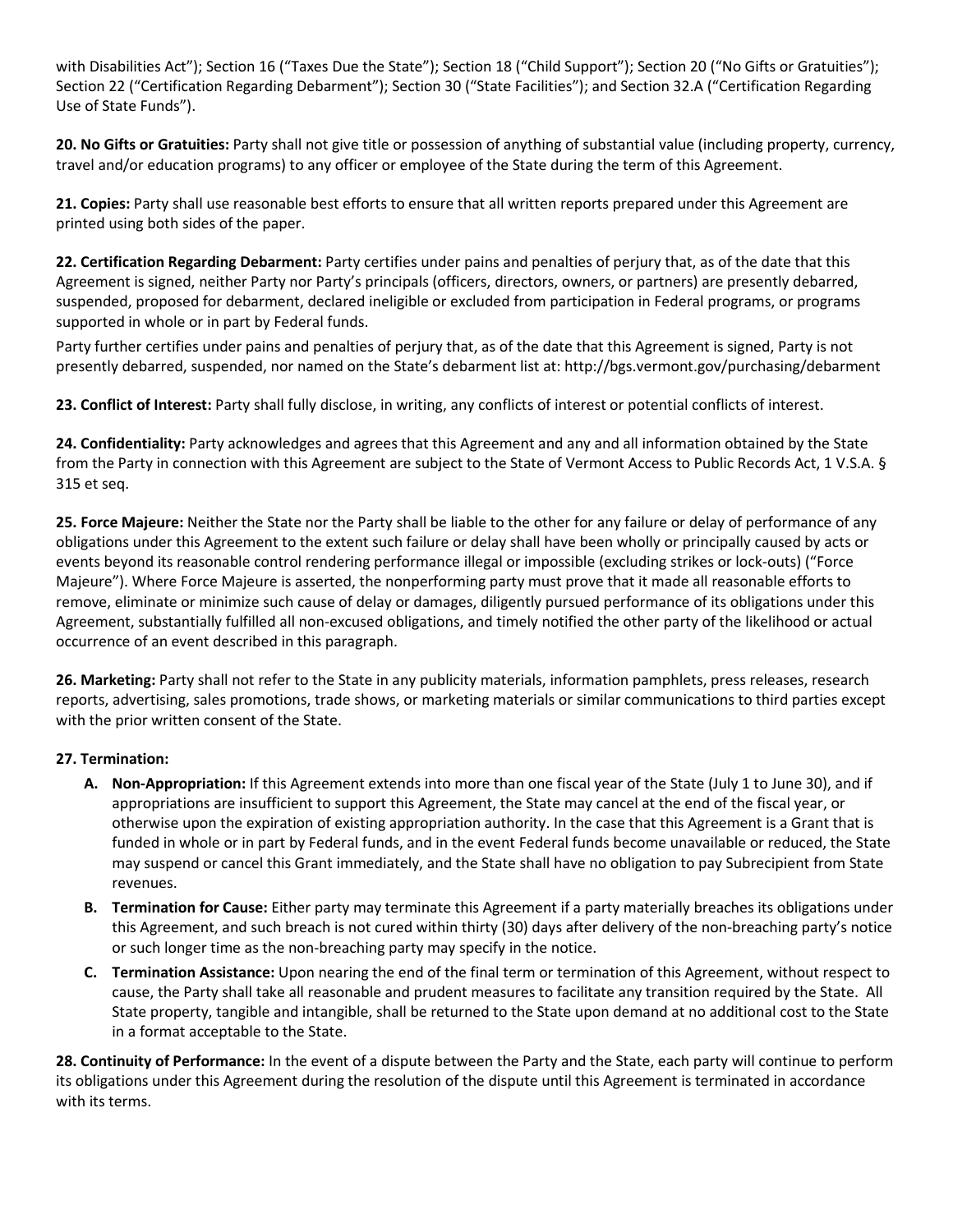**29. No Implied Waiver of Remedies:** Either party's delay or failure to exercise any right, power or remedy under this Agreement shall not impair any such right, power or remedy, or be construed as a waiver of any such right, power or remedy. All waivers must be in writing.

**30. State Facilities:** If the State makes space available to the Party in any State facility during the term of this Agreement for purposes of the Party's performance under this Agreement, the Party shall only use the space in accordance with all policies and procedures governing access to and use of State facilities which shall be made available upon request. State facilities will be made available to Party on an "AS IS, WHERE IS" basis, with no warranties whatsoever.

**31. Requirements Pertaining Only to Federal Grants and Subrecipient Agreements:** If this Agreement is a grant that is funded in whole or in part by Federal funds:

**A. Requirement to Have a Single Audit:** The Subrecipient will complete the Subrecipient Annual Report annually within 45 days after its fiscal year end, informing the State of Vermont whether or not a Single Audit is required for the prior fiscal year. If a Single Audit is required, the Subrecipient will submit a copy of the audit report to the granting Party within 9 months. If a single audit is not required, only the Subrecipient Annual Report is required.

For fiscal years ending before December 25, 2015, a Single Audit is required if the subrecipient expends \$500,000 or more in Federal assistance during its fiscal year and must be conducted in accordance with OMB Circular A-133. For fiscal years ending on or after December 25, 2015, a Single Audit is required if the subrecipient expends \$750,000 or more in Federal assistance during its fiscal year and must be conducted in accordance with 2 CFR Chapter I, Chapter II, Part 200, Subpart F. The Subrecipient Annual Report is required to be submitted within 45 days, whether or not a Single Audit is required.

- **B. Internal Controls:** In accordance with 2 CFR Part II, §200.303, the Party must establish and maintain effective internal control over the Federal award to provide reasonable assurance that the Party is managing the Federal award in compliance with Federal statutes, regulations, and the terms and conditions of the award. These internal controls should be in compliance with guidance in "Standards for Internal Control in the Federal Government" issued by the Comptroller General of the United States and the "Internal Control Integrated Framework", issued by the Committee of Sponsoring Organizations of the Treadway Commission (COSO).
- **C. Mandatory Disclosures:** In accordance with 2 CFR Part II, §200.113, Party must disclose, in a timely manner, in writing to the State, all violations of Federal criminal law involving fraud, bribery, or gratuity violations potentially affecting the Federal award. Failure to make required disclosures may result in the imposition of sanctions which may include disallowance of costs incurred, withholding of payments, termination of the Agreement, suspension/debarment, etc.

#### **32. Requirements Pertaining Only to State-Funded Grants:**

- **A. Certification Regarding Use of State Funds:** If Party is an employer and this Agreement is a State-funded grant in excess of \$1,001, Party certifies that none of these State funds will be used to interfere with or restrain the exercise of Party's employee's rights with respect to unionization.
- **B. Good Standing Certification (Act 154 of 2016):** If this Agreement is a State-funded grant, Party hereby represents: (i) that it has signed and provided to the State the form prescribed by the Secretary of Administration for purposes of certifying that it is in good standing (as provided in Section 13(a)(2) of Act 154) with the Agency of Natural Resources and the Agency of Agriculture, Food and Markets, or otherwise explaining the circumstances surrounding the inability to so certify, and (ii) that it will comply with the requirements stated therein.

(End of Standard Provisions)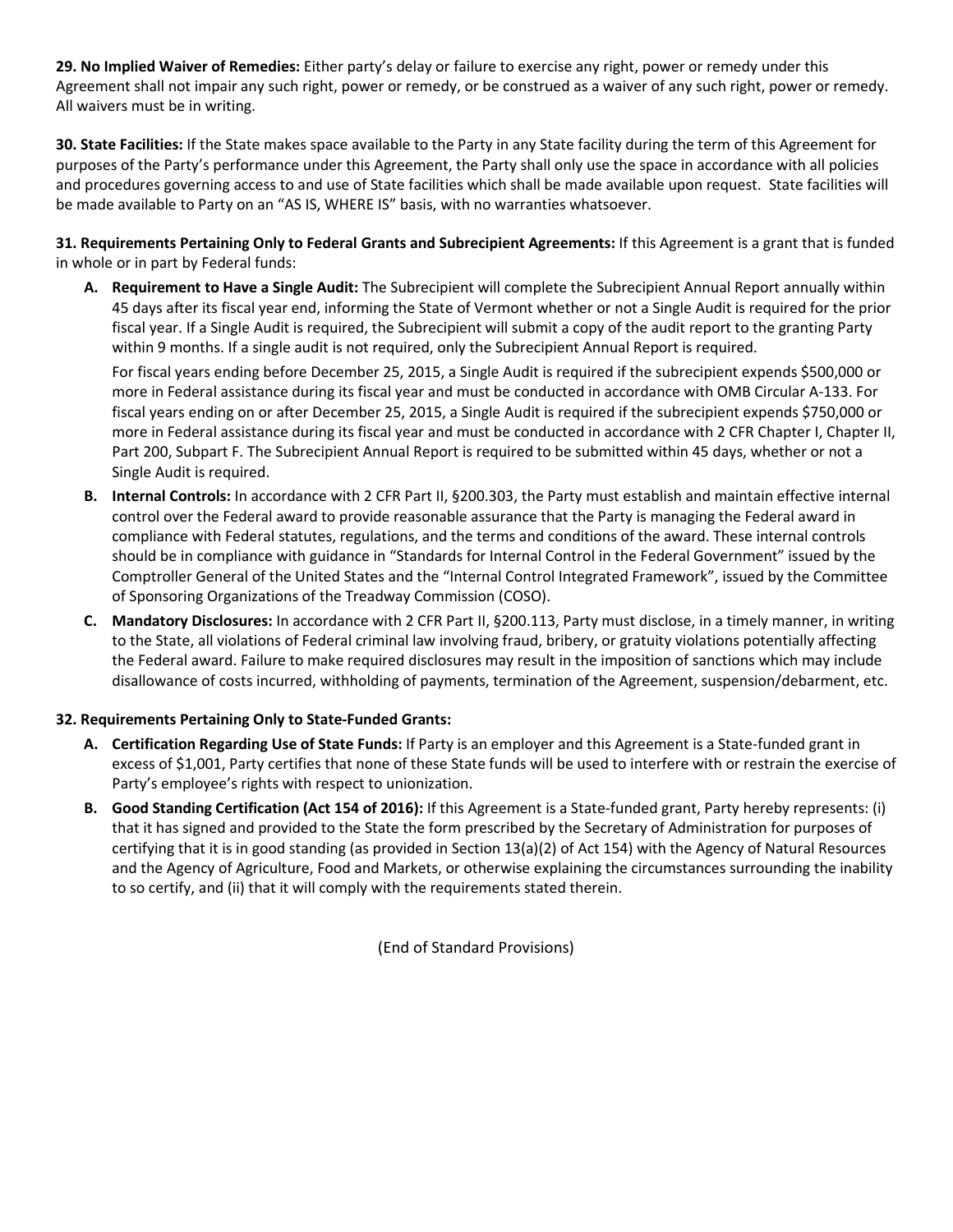# **APPENDIX D: CERTIFICATE OF COMPLIANCE**

#### **RFP/PROJECT:**

**DATE:**

# **CERTIFICATE OF COMPLIANCE**

For a bid to be considered valid, this form must be completed in its entirety, executed by a duly authorized representative of the bidder, and submitted as part of the response to the proposal.

- A. **NON COLLUSION:** Bidder hereby certifies that the prices quoted have been arrived at without collusion and that no prior information concerning these prices has been received from or givento a competitive company. If there is sufficient evidence to warrant investigation of the bid/contract process by the Office of the Attorney General, bidder understands that this paragraph might be used as a basis for litigation.
- B. **CONTRACT TERMS:** Bidder hereby acknowledges that is has read, understands and agrees to the terms of this RFP, including Attachment C: Standard State Contract Provisions, and any other contract attachments included with this RFP.
- C. **FORM OF PAYMENT:** Does Bidder accept the Visa Purchasing Card as a form of payment?

Yes No

- D. **WORKER CLASSIFICATION COMPLIANCE REQUIREMENT:** In accordance with Section 32of The Vermont Recovery and Reinvestment Act of 2009 (Act No. 54), the following provisions and requirements apply to Bidder when the amount of its bid exceeds \$250,000.00.
- Self-Reporting. Bidder hereby self-reports the following information relating to past violations, convictions, suspensions, and any other information related to past performance relative to coding and classification of workers, that occurred in the previous 12 months.

| <b>Summary of Detailed</b><br>Information | <b>Date of Notification</b> | Outcome |
|-------------------------------------------|-----------------------------|---------|
|                                           |                             |         |
|                                           |                             |         |
|                                           |                             |         |
|                                           |                             |         |

**Subcontractor Reporting.** Bidder hereby acknowledges and agrees that if it is a successful bidder, prior to execution of any contract resulting from this RFP, Bidder will provide to the State a list of all proposed subcontractors and subcontractors' subcontractors, together with the identity of those subcontractors' workers compensation insurance providers, and additional required or requested information, as applicable, in accordance with Section 32 of The Vermont Recovery and Reinvestment Act of 2009 (Act No. 54), and Bidder will provide any update of such list to the State as additional subcontractors are hired. Bidder further acknowledges and agrees that the failure to submit subcontractor reporting in accordance with Section 32 of The Vermont Recovery and Reinvestment Act of 2009 (Act No. 54) will constitute non-compliance and may result in cancellation of contract and/or restriction from bidding on future state contracts.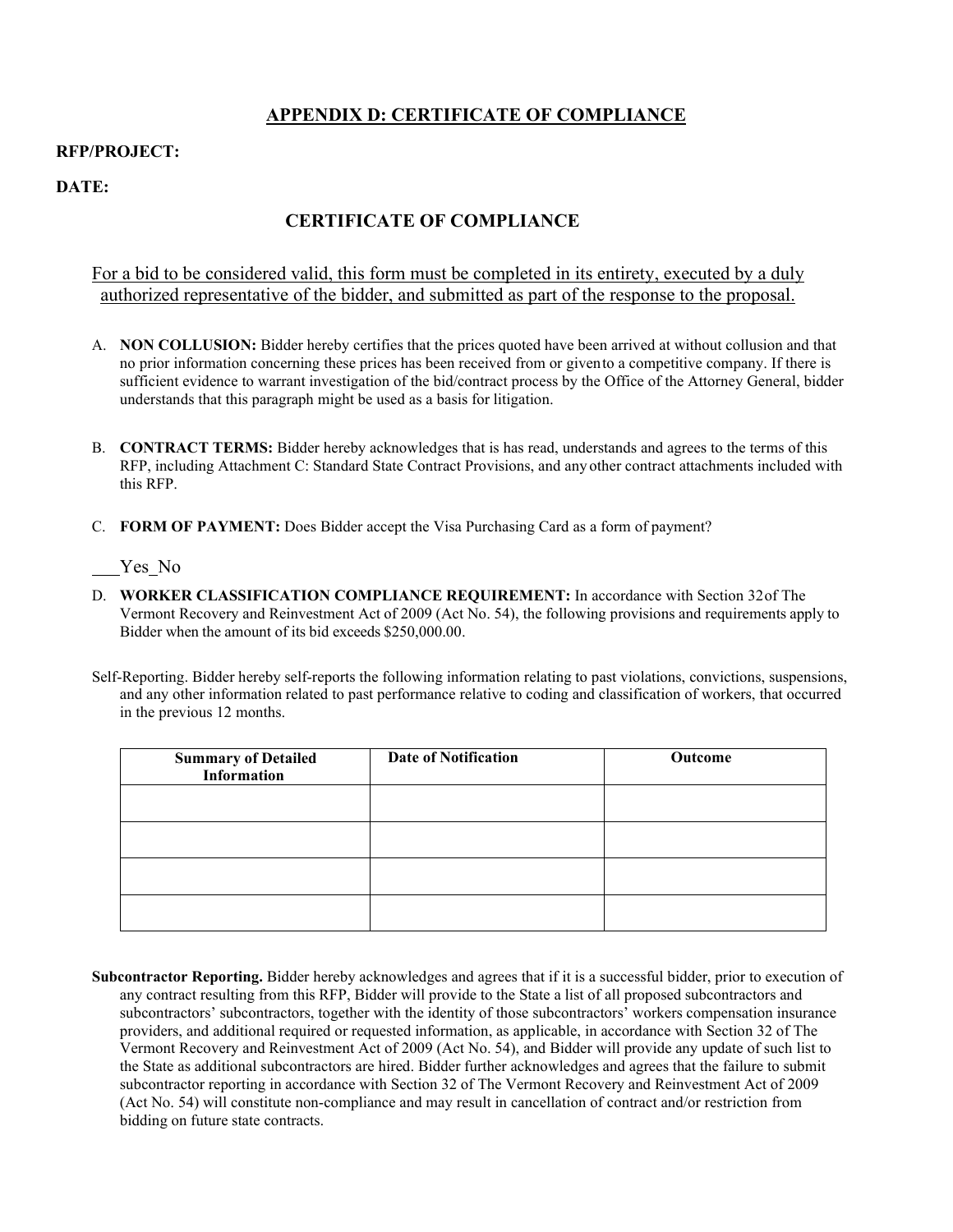# E. Executive Order 05 – 16: Climate Change Considerations in State Procurements **Certification**

#### **Bidder certifies to the following (Bidder may attach any desired explanation or substantiation. Please also note that Bidder may be asked to provide documentation for any applicable claims):**

- 1. Bidder owns, leases or utilizes, for business purposes, space that has received:
	- □ Energy Star<sup>®</sup> Certification
	- LEED®, Green Globes®, or Living Buildings Challenge℠ Certification
	- $\Box$  Other internationally recognized building certification:
- 2. Bidder has received incentives or rebates from an Energy Efficiency Utility or Energy Efficiency Program in the last five years for energy efficient improvements made atbidder's place of business. Please explain:
- 3. Please Check all that apply:
	- Bidder can claim on-site renewable power or anaerobic-digester power ("cow-power"). Or bidder consumes renewable electricity through voluntary purchase or offset, provided no such claimed power can be doubleclaimed by another party.
	- $\Box$  Bidder uses renewable biomass or bio-fuel for the purposes of thermal (heat) energy at its place of business.
	- Bidder's heating system has modern, high-efficiency units (boilers, furnaces,stoves, etc.), having reduced emissions of particulate matter and other air pollutants.
	- $\Box$  Bidder tracks its energy consumption and harmful greenhouse gas emissions. What tool is used to do this?
	- $\Box$  Bidder promotes the use of plug-in electric vehicles by providing electric vehicle charging, electric fleet vehicles, preferred parking, designated parking, purchase or lease incentives, etc..
	- Bidder offers employees an option for a fossil fuel divestment retirement account.
	- □ Bidder offers products or services that reduce waste, conserve water, or promote energy efficiency and conservation. Please explain:
- 4. Please list any additional practices that promote clean energy and take action to address climate change: